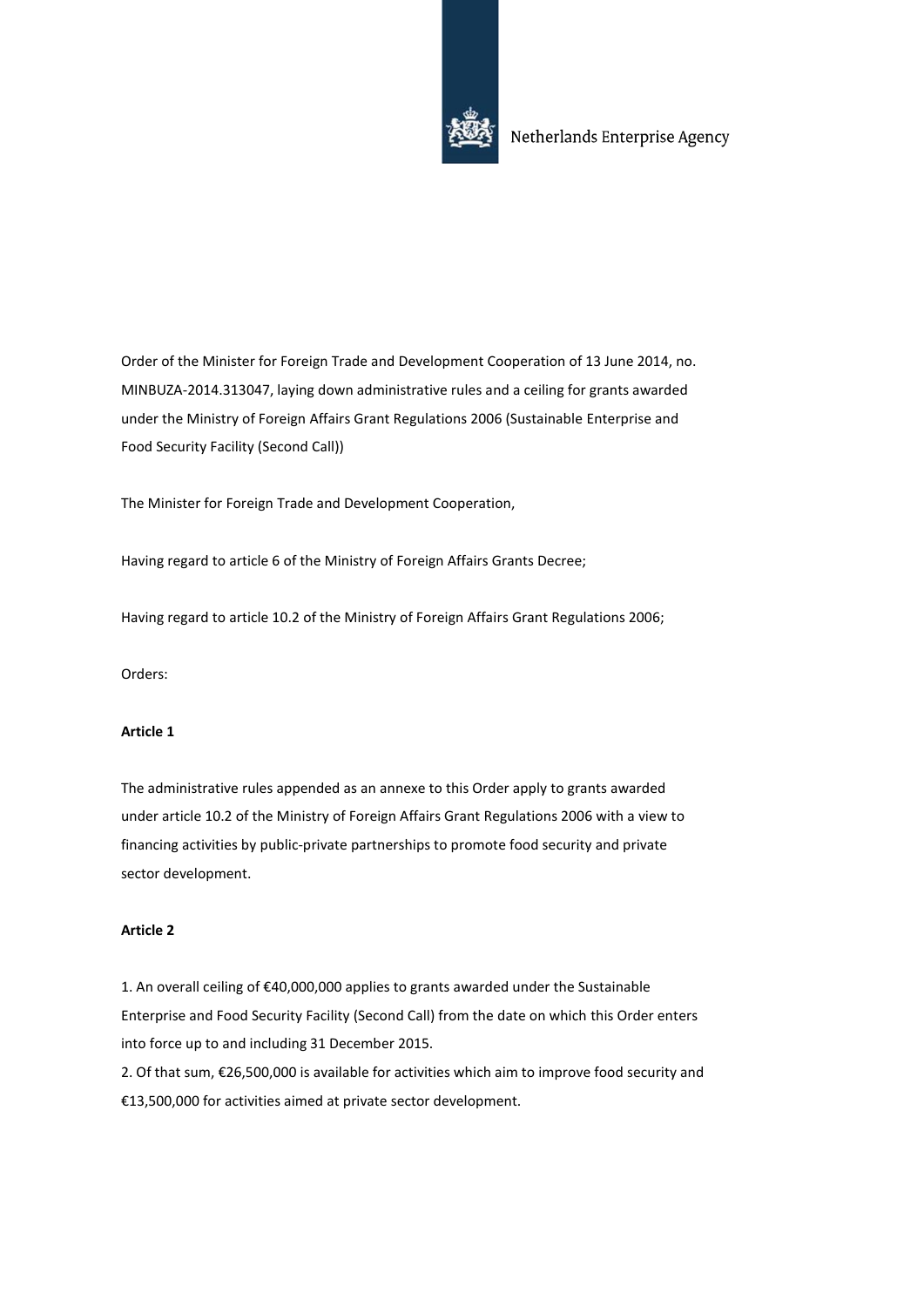3. If, following an assessment of the grant applications, the grant ceiling for one of the two categories referred to in paragraph 2 is not exhausted because an insufficient number of applications in that category are eligible for a grant, the remaining funds for that category may instead be awarded to applications in the other category that satisfy all the criteria set out in the grant policy framework but would otherwise be rejected because the grant ceiling for the latter category has been exhausted.

# **Article 3**

Applications for Sustainable Enterprise and Food Security grants can be submitted from the date on which this Order enters into force until 15.00 on 1 December 2014, using the model application form as stipulated by the Minister and accompanied by the documents stipulated in the form. $<sup>1</sup>$ </sup>

#### **Article 4**

The available funds will be allocated in accordance with an assessment based on the criteria set out in the annexe to this Order, on the understanding that, of the applications that meet the criteria, those that meet them best will be given priority.

#### **Article 5**

1

This Order enters into force on the day after the date of the Government Gazette in which it appears and lapses with effect from 1 January 2016, with the proviso that it continues to apply to grants awarded prior to that date.

This Order and its accompanying annexe will be published in the Government Gazette.

<sup>1</sup> The application form can be found at http://www.rvo.nl/subsidies-regelingen/programma-publieke-private-samenwerking/faciliteitduurzaam-ondernemen-en-voedselzekerheid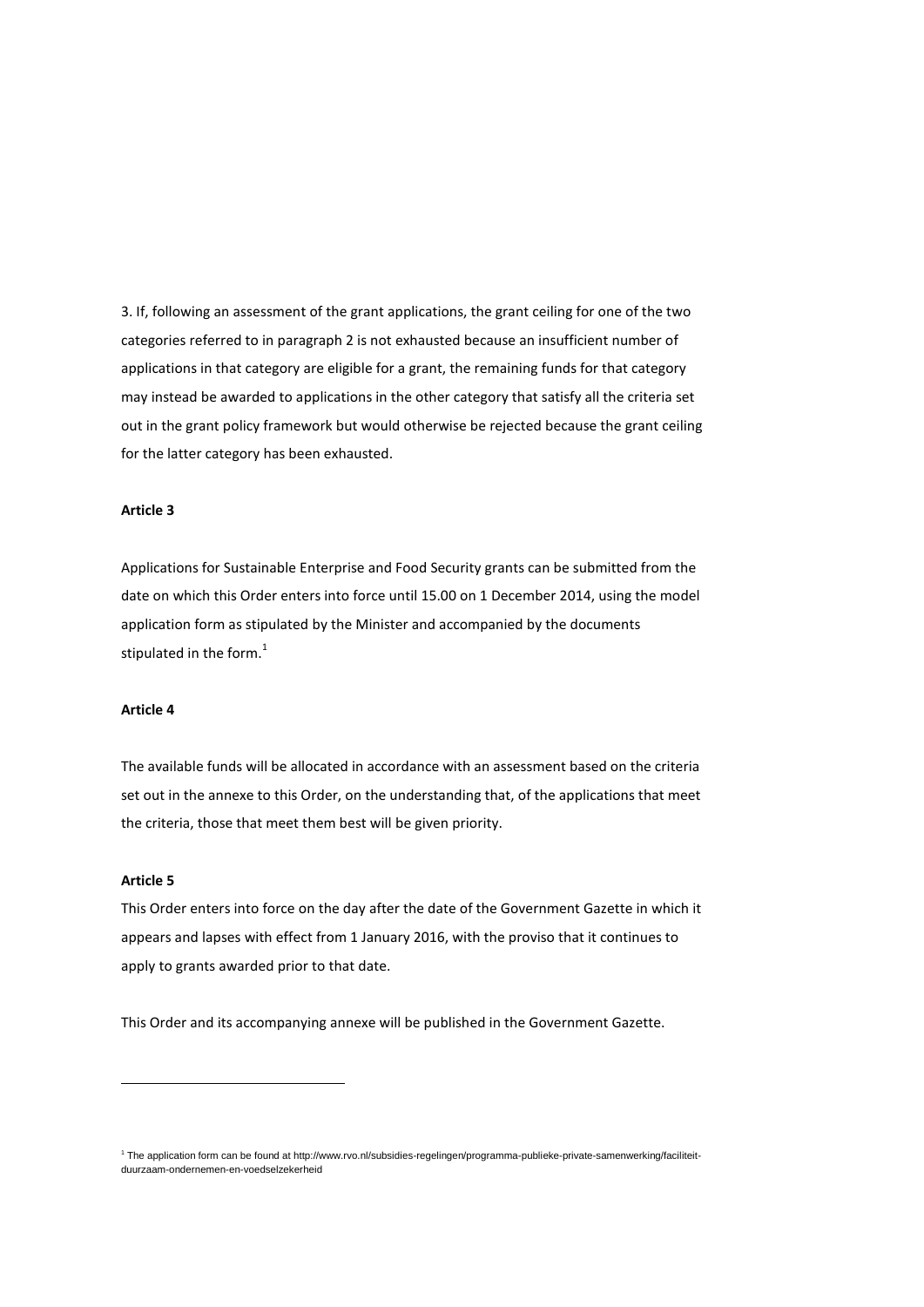Christiaan Rebergen Deputy Director-General for International Cooperation For the Minister for Foreign Trade and Development Cooperation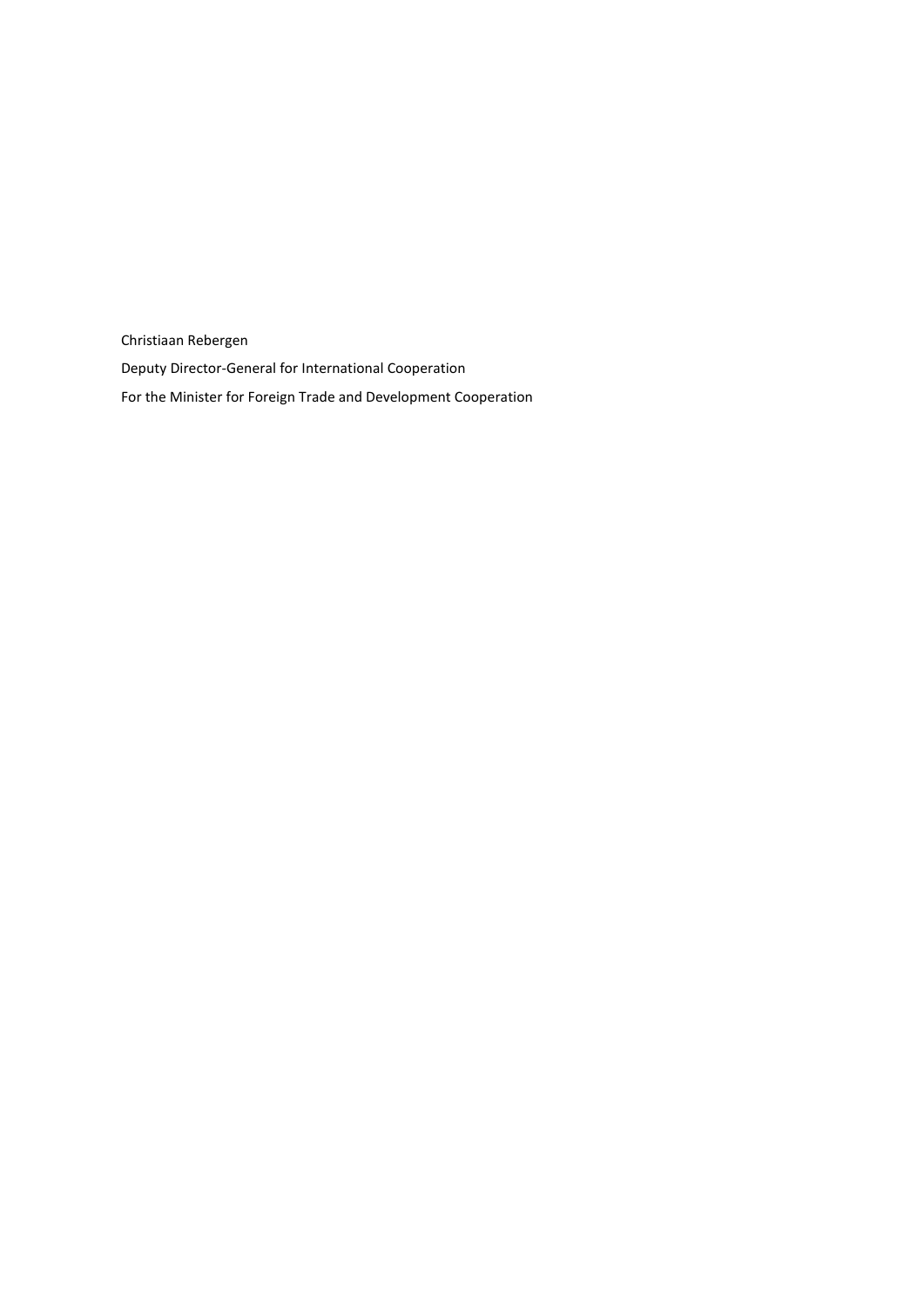# **Annexe**

# **Grant Policy Framework for the Sustainable Enterprise and Food Security Facility (FDOV)**

# *Contents:*

**.** 

- 1. Sustainable Enterprise and Food Security Facility
- 2. Implementing organisation
- 3. Own contribution and eligible costs
- 4. Application and assessment procedure
- 5. Decision on the grant application, and implementation

# **1. Sustainable Enterprise and Food Security Facility**

The Sustainable Enterprise and Food Security Facility (FDOV) is one of the instruments introduced by the Ministry of Foreign Affairs with a view to implementing the government's agenda for aid, trade and investment (set out in 'A World to Gain', published in April 2012). The policy framework for the Facility's first call for proposals was published in 2012.<sup>2</sup>

The main changes in the current administrative rules, compared to the first call, are as follows:

- The second call for proposals has an overall grant ceiling of €40,000,000.
- The minimum grant application must be €500,000 and the maximum is €3,000,000.
- $\bullet$ The thematic focus of both categories, food security and private sector development, has been adjusted.

 $2$  Order of the Minister for European Affairs and International Cooperation of 12 April 2012, no. Minbuza-2012.7786, laying down administrative rules for participating in partnerships in the areas of food security and private sector development (Call for Ideas – Sustainable Enterprise and Food Security PPP Facility 2012), Government Gazette 2012, no. 7531.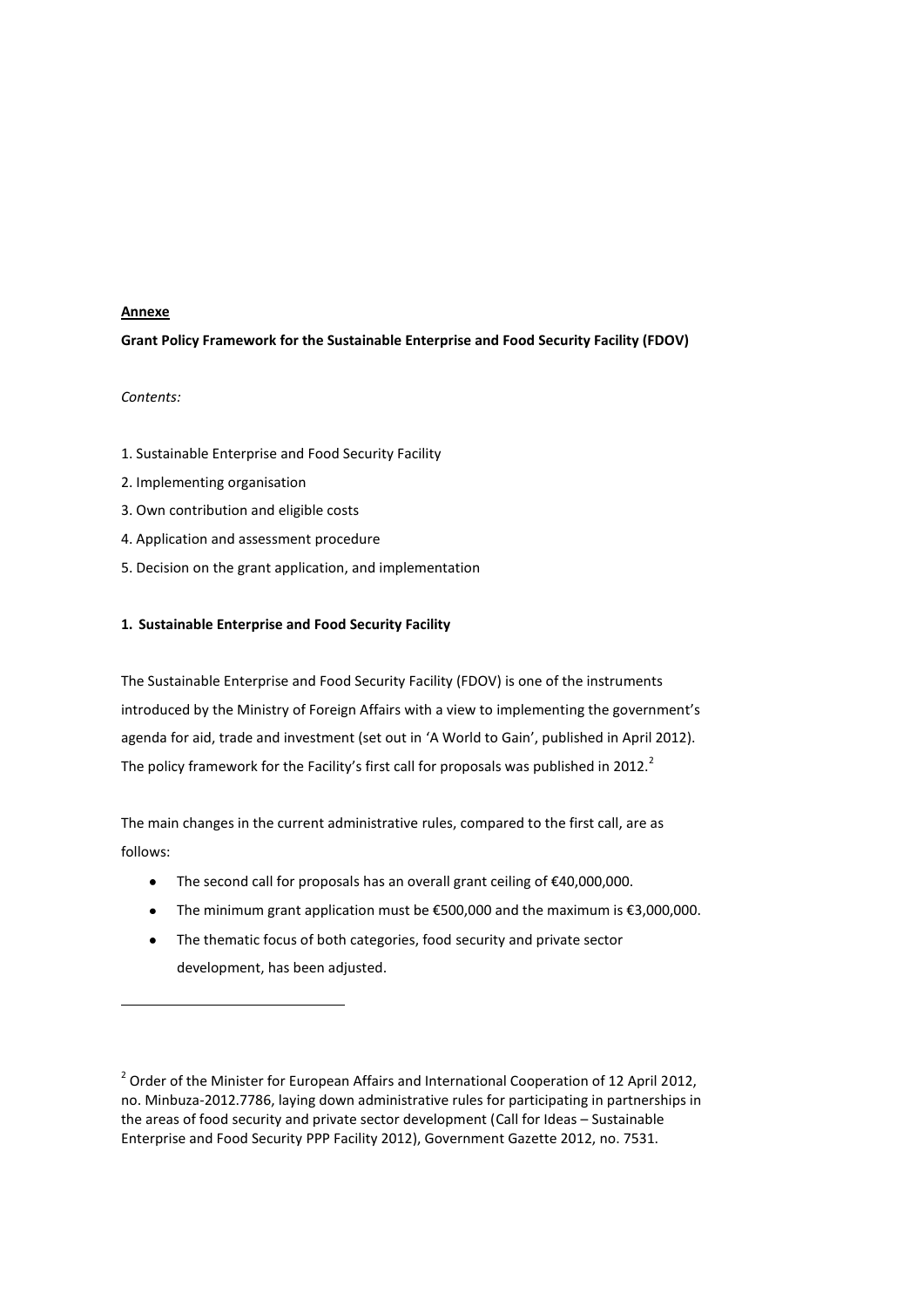- A proposal must comprise a complete project.
- The country list used is the list of 66 countries for the Dutch Good Growth Fund.
- The assessment procedure is divided into two stages (informal and formal assessment stage) rather than three.
- One of the partners must be a non-governmental organisation (NGO) or research institution.
- Cooperation with a public body other than the Dutch central government will weigh more heavily in the assessment. The Facility is flexible with regard to the partnership structure.
- It is desirable that the partnership include local NGOs and small and medium-sized enterprises (SMEs).
- Partnerships may include multinational enterprises under strict conditions.
- The companies in the partnership must contribute at least 10% of the total eligible costs in cash.
- The Facility is flexible with regard to partners' financial commitments, which are linked to previously defined envisaged results (milestones).

Problems in the areas of food security and private sector development are complex and often involve wide-ranging interests. Because of this, one party is often unable to solve the problem successfully, or finance the solution. The Sustainable Enterprise and Food Security Facility supports the forming of public-private partnerships (PPPs) made up of public bodies, companies, NGOs and research institutions. By combining their individual strengths they can develop innovative and sustainable solutions to these complex problems. Partnerships also offer opportunities for the Dutch private sector, especially in the field of agriculture, and help build local SMEs. The focus on partnerships and on the development of economically sustainable solutions makes the FDOV particularly suited to countries making the transition from aid to trade.

In fragile states or in countries where the institutional conditions for economic development are weak, partnerships between public and private parties are a particularly suitable instrument for strengthening the local business climate.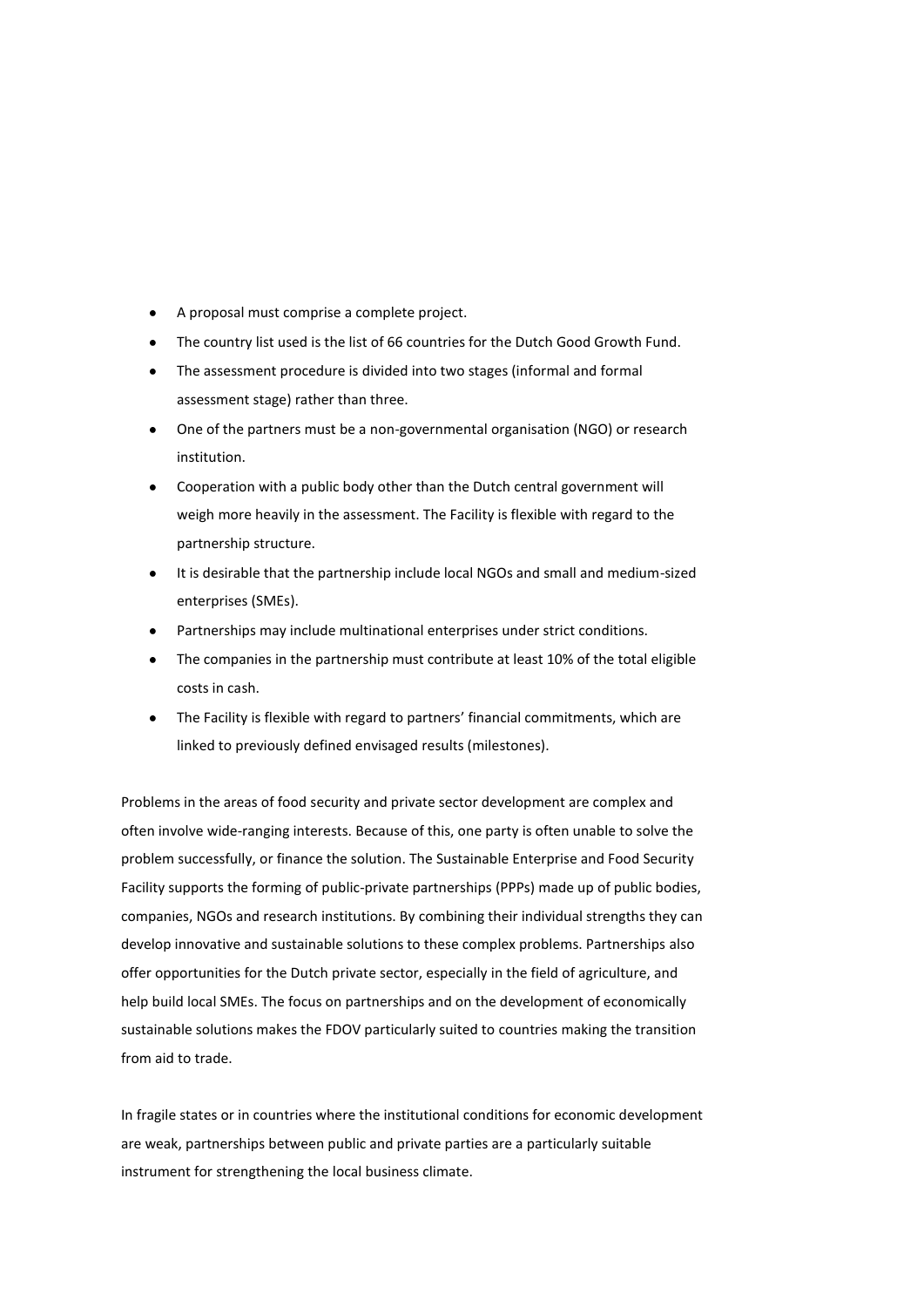# **1.1** *Aims and sustainability criteria*

The aim of the Sustainable Enterprise and Food Security Facility is to promote sustainable, inclusive economic development by supporting public-private partnerships aimed at improving food security and private sector development.

With regard to food security, this call is open to proposals that demonstrably contribute to:

 $\bullet$ better local and regional availability of good quality, affordable food and nutrition.

Proposals aimed at improving market efficiency and making supply chains more sustainable must in any case target national and regional markets.

Exclusion criterion:

proposals aimed exclusively at non-food commodity crops do not qualify for a  $\bullet$ grant.

With regard to sustainable enterprise, this call is open to PPPs that want to develop business opportunities and/or improve the business climate. To ensure a greater impact on development, the companies concerned must practise corporate social responsibility. Within this category, the call invites proposals addressing one of the following sub-themes:

- $\bullet$ inclusive business proposals with demonstrable positive effects on low-income groups, including employees, producers and entrepreneurs;
- supporting women in business.  $\bullet$

Exclusion criterion:

 $\bullet$ proposals focused on the financial sector (not including insurance systems) do not qualify for a grant.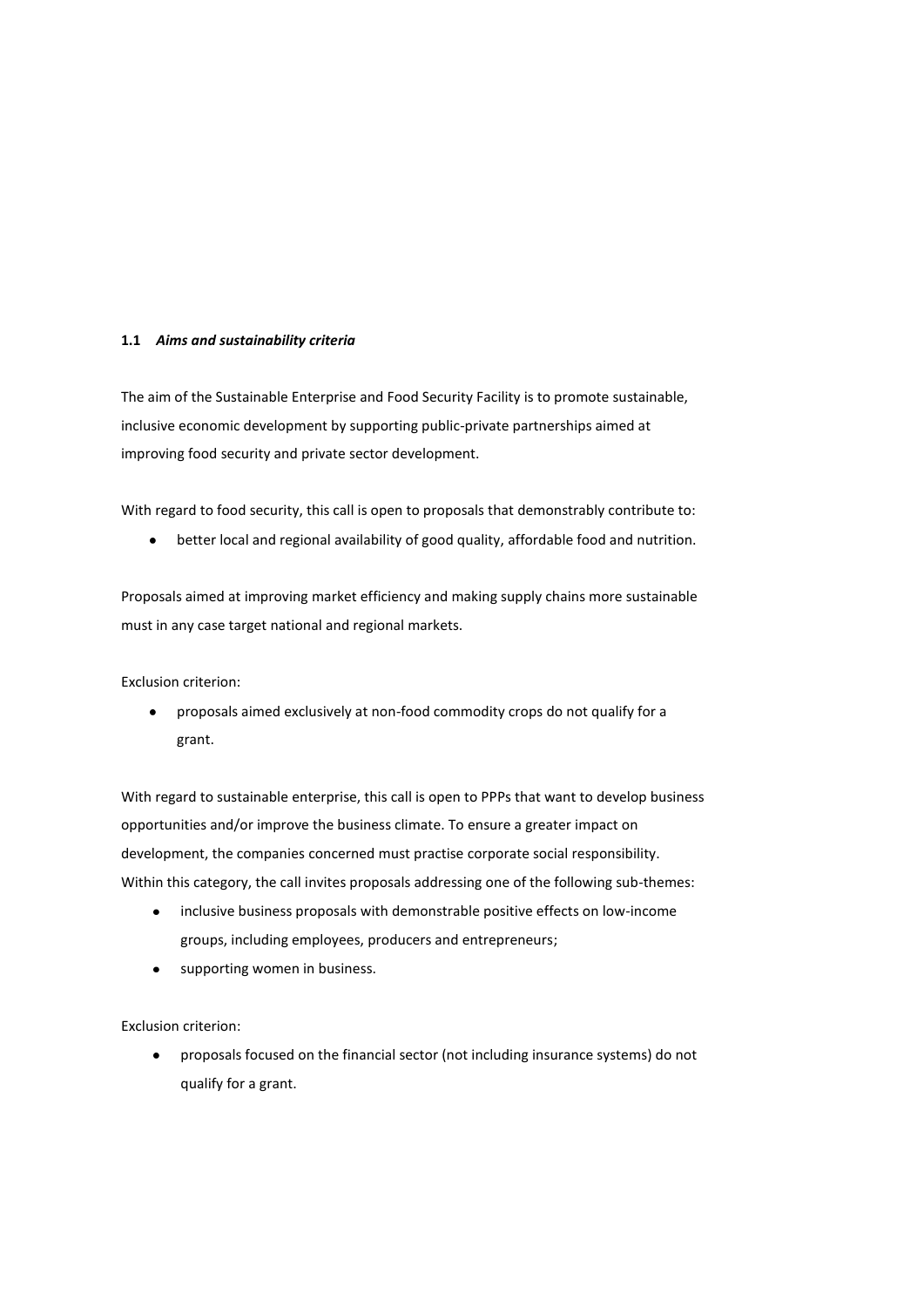To qualify for a grant, all proposals must include a business case and must help improve the structural conditions necessary for scaling up the projects in the countries concerned. To that end, proposals must also incorporate the following activities:

- striving to improve legislation relating to doing business in the sector, subsector or chain concerned;
- developing the target group's knowledge and skills.

The facility aims to strengthen the position of SMEs. Partnerships with multinational enterprises are not eligible for a grant, unless the partnership also includes an SME whose annual turnover does not exceed €500,000,000. The SME does not have to be a Dutch company.

Proposals aimed at one or more of the 15 partner countries of the Netherlands must be in line with the embassies' analyses as set out in their multi-annual strategic plans (MASPs). However, they do not have to match the embassy's policy choices. Applicants are advised to contact the appropriate embassy or embassies. The criterion that proposals must be in line with the embassies' analyses does not apply to proposals aimed at other countries on the country list.

#### *Sustainability*

The extent to which projects are sustainable is assessed in accordance with the FIETS criteria:

- o F (financial): the extent to which the project can be continued without grants from foreign donors;
- o I (institutional): the extent to which the project is embedded in local institutional systems, procedures and policy, and the capacity of local partners and public bodies (knowledge transfer);
- $\circ$  E (ecological): the extent to which the project safeguards the long-term availability of natural resources and contributes to climate-smart agriculture, a healthy living environment and climatic stability;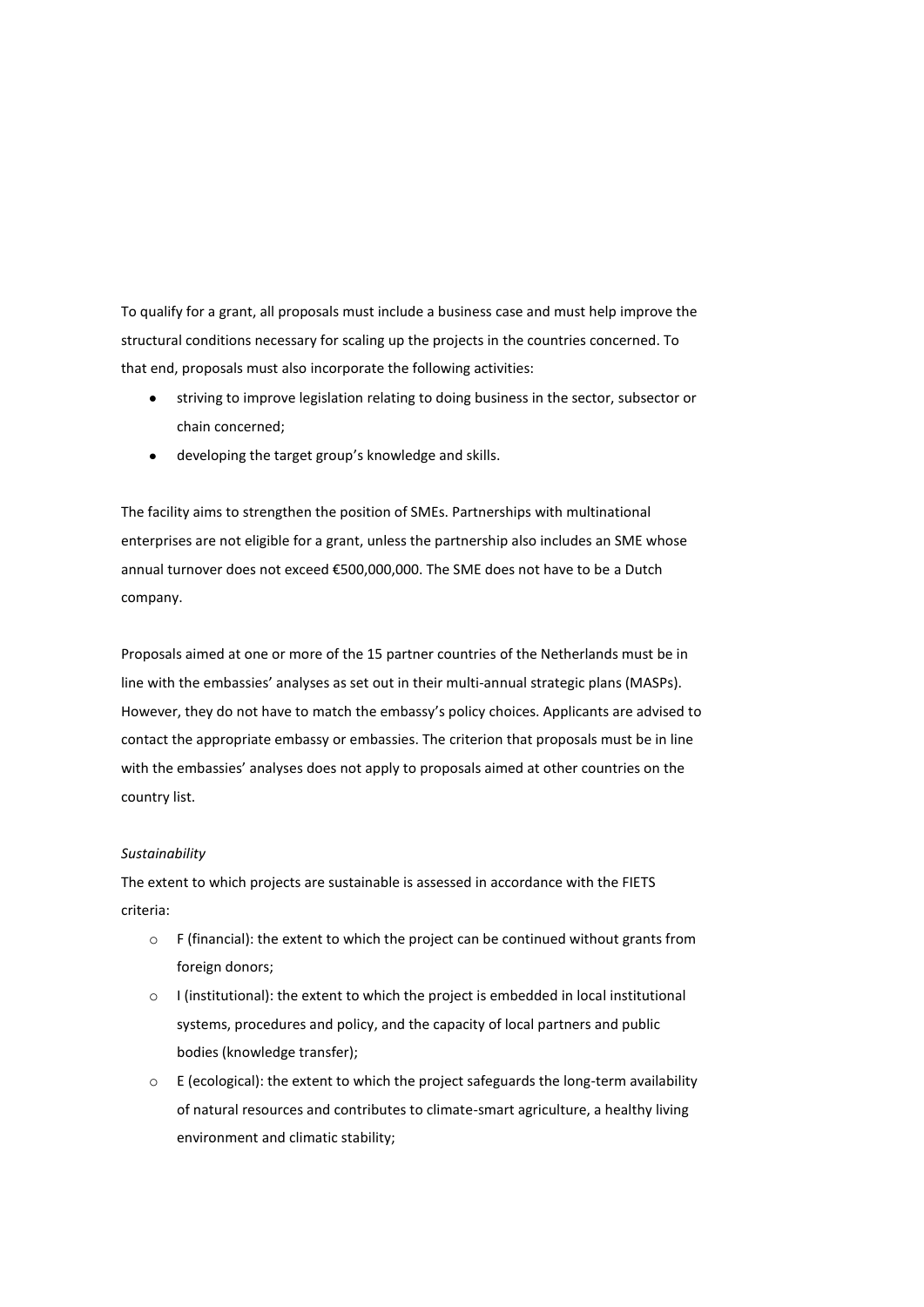- o T (technological): the extent to which the technologies used dovetail with the local context and local needs; and the quality, affordability and operational sustainability of these technologies;
- $\circ$  S (social): the extent to which activities are socially and culturally acceptable and have positive results (e.g. increased income, economic security and social services) for the most vulnerable groups (e.g. women and indigenous peoples).

Projects should at least comply with the rules for international corporate social responsibility (ICSR) as set out in the 2011 OECD Guidelines<sup>3</sup> for Multinational Enterprises.<sup>4</sup> This will be checked in the assessment of proposals and during project implementation. The PPP must incorporate periodic ICSR checks into its monitoring system and report on their results.

#### *1.2 Countries*

 $\overline{\phantom{a}}$ 

The FDOV list of countries is based on the list used for the Dutch Good Growth Fund. Preference is given to proposals aimed at the Dutch development cooperation partner countries, in particular the least developed partner countries (see Appendices I to III).

#### *1.3 Who and what are the grants for?*

FDOV grants are intended for public-private partnerships (PPPs). A PPP is a collaboration between public-sector and private-sector entities, frequently joined by NGOs, trade unions and/or research institutions, in which risks, responsibilities, resources and competences are shared in order to attain a common goal or perform a specific task.<sup>5</sup> Partnerships are

<sup>3</sup> http://www.oesorichtlijnen.nl/sites/www.oesorichtlijnen.nl/files/oeso\_richtlijnen\_nlse\_vertaling\_def\_webversie.pdf

<sup>4</sup> In accordance with the Dikkers motion (32505/27), and the Ferrier (32605/45) and El Fassed (32605/34) motions.

<sup>&</sup>lt;sup>5</sup> Pursuant to article 10.1 of the Ministry of Foreign Affairs Grant Regulations, a PPP is formally defined as: a collaborative venture involving, on the one hand, one or more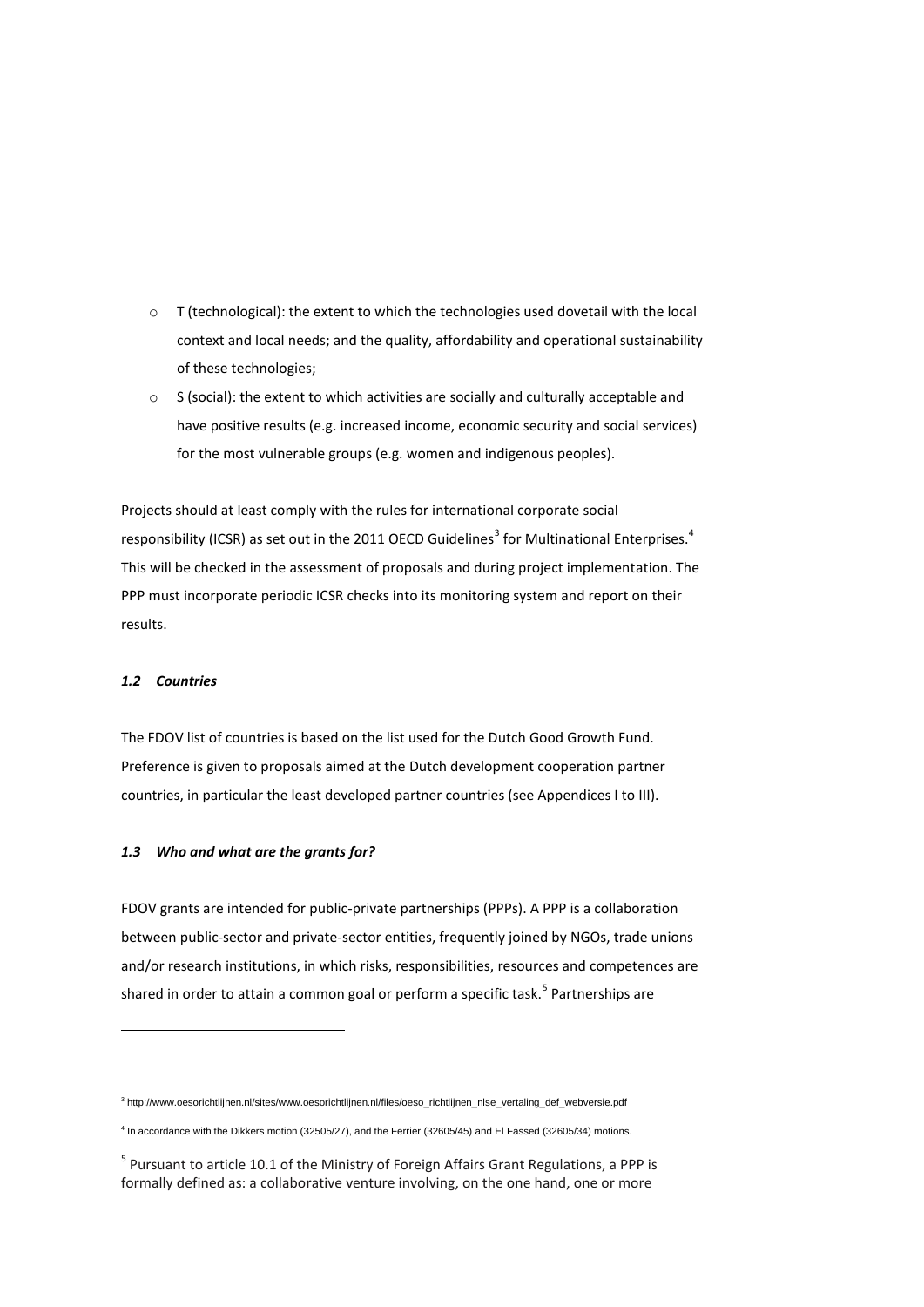innovative, non-commercial, <sup>6</sup> usually pre-competitive, collaborations. FDOV partnerships must address issues that are beyond the capacity of an individual organisation.

FDOV partnerships must satisfy specific additional requirements with regard to their composition, namely they must consist of at least one company, one public body and one civil society organisation (NGO) or research institution. This is referred to as a tripartite partnership (TPP). At least one of the parties must be based in the Netherlands and at least one in the country which is to benefit from the activity. The Ministry is part of the partnership.

One of the parties submits the grant application on behalf of the partnership and thus takes on the role of applicant. With the exception of the Ministry, any of the parties in a partnership may take on this role. If the partnership's application is approved, the applicant is the grant recipient.

The applicant is responsible for the implementation of the project proposal. In this, the lead party is of course dependent on its co-applicants. All participating parties therefore sign a written cooperation agreement. If one of the parties is a local government, their cooperation may be laid down in a memorandum of understanding or letter of intent, if no other option is available. In these agreements, the parties pledge their commitment to the project's objectives, activities and intended results, as well as to the amount of their own contribution, and agree to fulfil the obligations towards the minister in respect of the grant.

government bodies and, on the other, one or more non-profit-making non-governmental organisations or organisations from the business sector, which is intent on implementing common objectives through activities, such that each of the parties delivers part of the necessary input and bears part of the accompanying risks.

<sup>6</sup> This is assessed in accordance with the OECD-DAC criteria.

1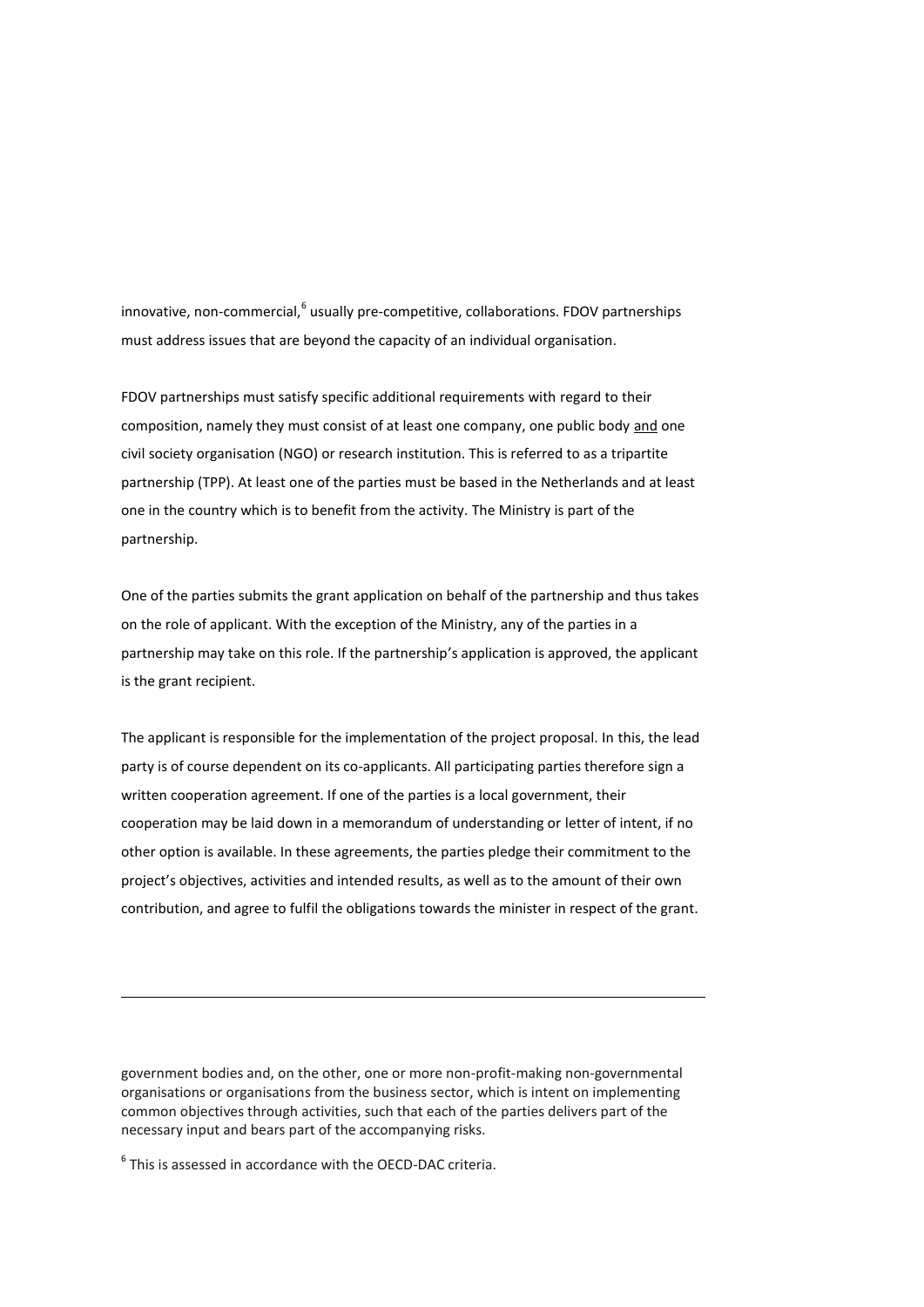The grant recipient – the applicant – bears full responsibility to the minister for the fulfilment of all obligations associated with the grant, even if the grant is partly used to fund the activities of co-applicants in the partnership, or if the activities are carried out in part or in full by one or more of the partners.

Should there be any changes in the partnership during the project's implementation, i.e. one or more parties join or leave the partnership, or the entire partnership is dissolved, the grant recipient will remain the contact for and will continue to bear full responsibility to the minister as grant provider. The lead party must submit any changes in the partnership to the Netherlands Enterprise Agency (RVO.nl) for approval. This agency has been charged by the minister with the implementation of these administrative rules.

#### *Role of government*

In improving the business climate and addressing food security issues, the public sector's participation is crucial. It can create good conditions for economic development, and for scaling up and embedding results and innovations. Any public contributions necessary for achieving the partnership's objectives (e.g. policy or legislative changes, enforcement) should be included in the proposal as a project activity. The public partners should be actively involved in the partnership.

It is therefore desirable that partnerships include at least one public body other than the Dutch government, preferably a local body. Other Dutch ministries may also be partners in the project, in addition to the Ministry of Foreign Affairs.

The role of government depends on the context and the system of governance in the country where the project is being carried out. The FDOV does not require a particular formal cooperative structure; partnerships enjoy flexibility in this regard. Local public parties that are crucial to the project's implementation (and that really ought to be project partners but cannot play this role for various reasons) can lay down their involvement in a letter of intent. Reasons must be given if a contributing public body is not a full project partner.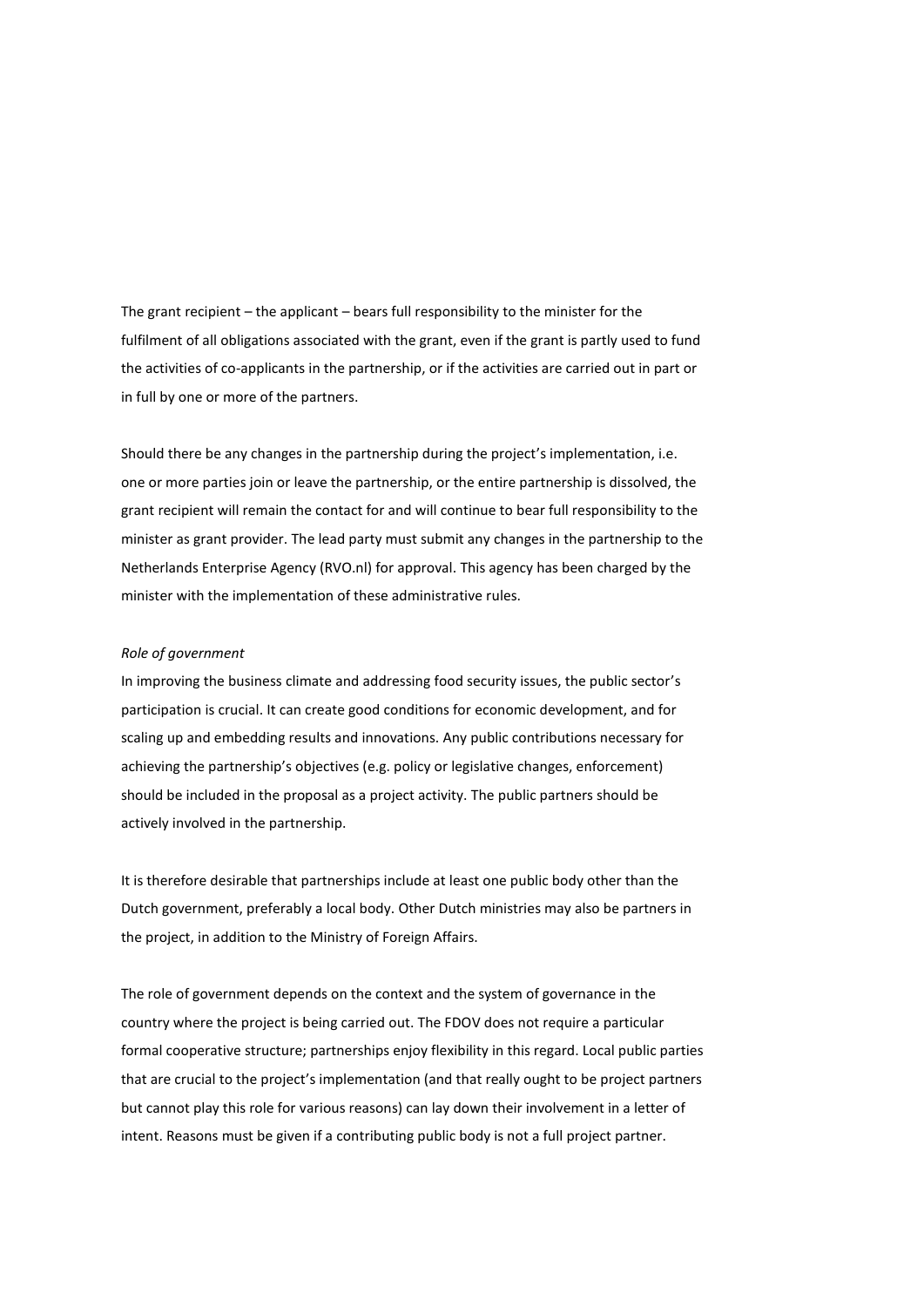The project should at all times be in harmony with the prevailing policies in the country concerned.

#### *Role of the private sector*

The FDOV provides grants for projects that can ultimately lead to competitive economic activity. To achieve this, private sector knowledge and expertise are essential. The FDOV does not finance commercial investments by companies, but rather offers support where the market falls short because the risk is considered too high (in accordance with OECD-DAC, ODA criteria). This is checked in advance.

Strengthening local SMEs is one of the underlying objectives of the FDOV, which therefore has a strong preference for partnerships in which local SMEs are involved. The private sector is responsible for contributing towards at least 25% of the total eligible costs, either in cash or in kind, on the understanding that a contribution in cash must in any case cover at least 10% of the total eligible costs.

#### *Role of NGO/research institution*

Research institutions often contribute unique technical expertise on a specific product, technology or region. They can promote regional development because they are often capable of developing innovative solutions in response to stakeholders' needs and providing the technical assistance required.

NGOs are often well integrated in existing local networks of relevant stakeholders which are important to the project. Experience has shown that NGOs are highly capable of guaranteeing relevance for development.

For these reasons, partnerships applying to the FDOV must include a not-for-profit institution (either an NGO or a research institution). The facility is based on the 'Dutch Diamond' model for boosting cooperation between civil society organisations, research institutions, companies and the local public sector. The FDOV has a strong preference for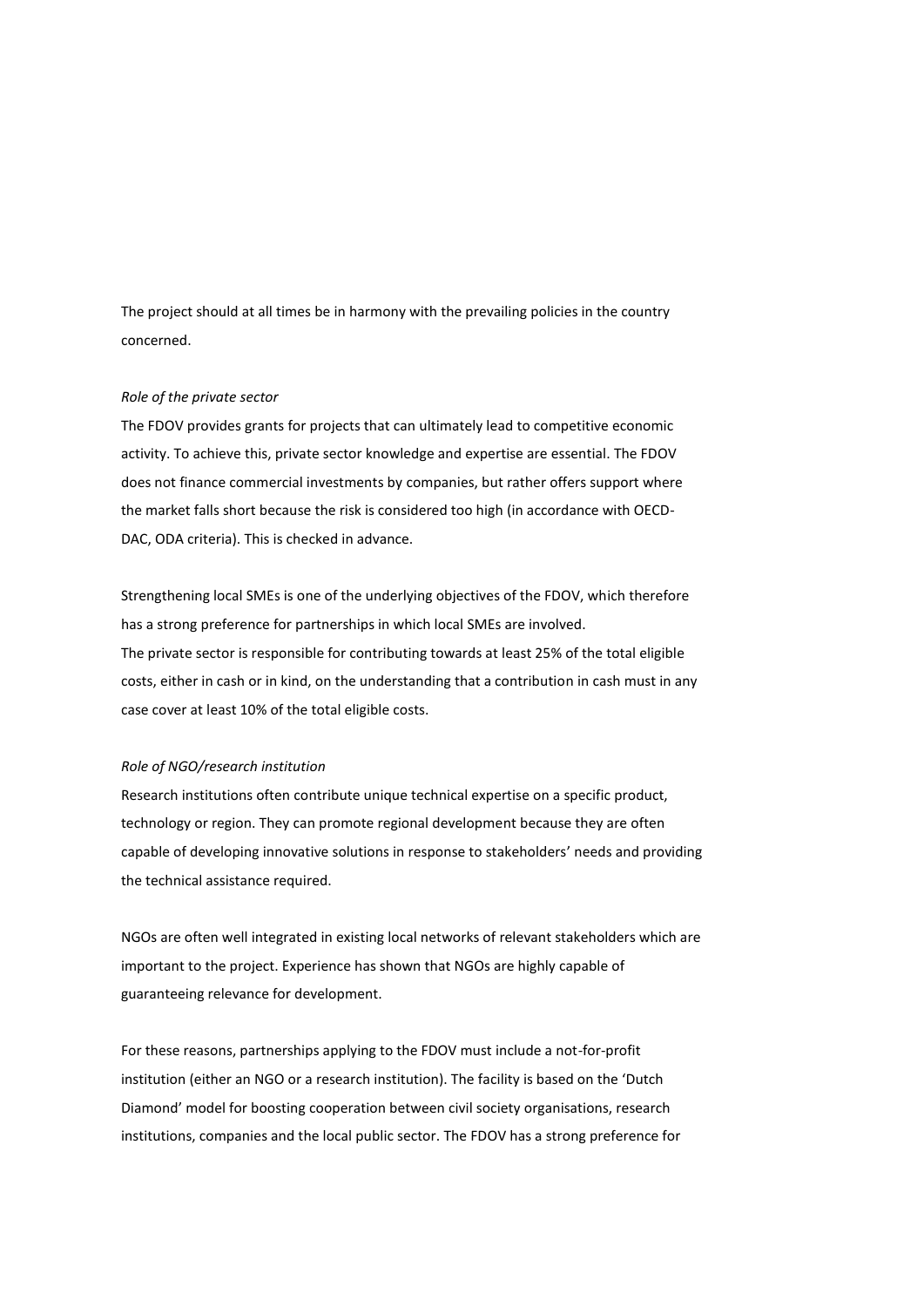projects involving local parties in connection with the wish for demand-driven initiatives that are well embedded deeply in the local context.

#### *Role of the Ministry of Foreign Affairs*

The Ministry of Foreign Affairs aims to be more than a provider of finance. It can contribute to the success of PPPs by sharing its expertise and contacts and establishing synergies with other Ministry programmes, and through economic diplomacy by its embassies. The Ministry will therefore participate as a partner in all partnerships. The intensity of its role will vary, depending on the nature of the project. When it is formulating the project proposal, an applicant should contact the Ministry to discuss how the latter could contribute to the project. The outcome of this dialogue should be described in the project proposal. The applicant (on behalf of all project partners) and the Ministry of Foreign Affairs will sign a cooperation agreement laying down their strategic cooperation and the Ministry's role in the partnership. After the grant is awarded, the cooperation agreement will be finalised concerning the subject of governance. The Ministry may delegate its task to embassies or other central government bodies.

#### *Multi-annual strategic plans of the embassies in partner countries*

Projects in partner countries (see Appendix II) should be aligned with the embassies' analyses, on which their multi-annual strategic plans (MASPs) are based. Applicants should contact the embassy concerned for more information. Projects that are not aligned with the embassy's analyses do not qualify for a grant.

#### *Requirements for all partners*

Each partner must contribute in a concrete way to the results envisaged by the partnership. Partners must also contribute in cash or in kind towards the resources necessary for implementing the project. Contractors assigned to carry out a specific part of the project, suppliers, and parties acting solely as representatives of the partnership (and not as applicant) are not eligible for a role as partner in the partnership.

#### *Target group*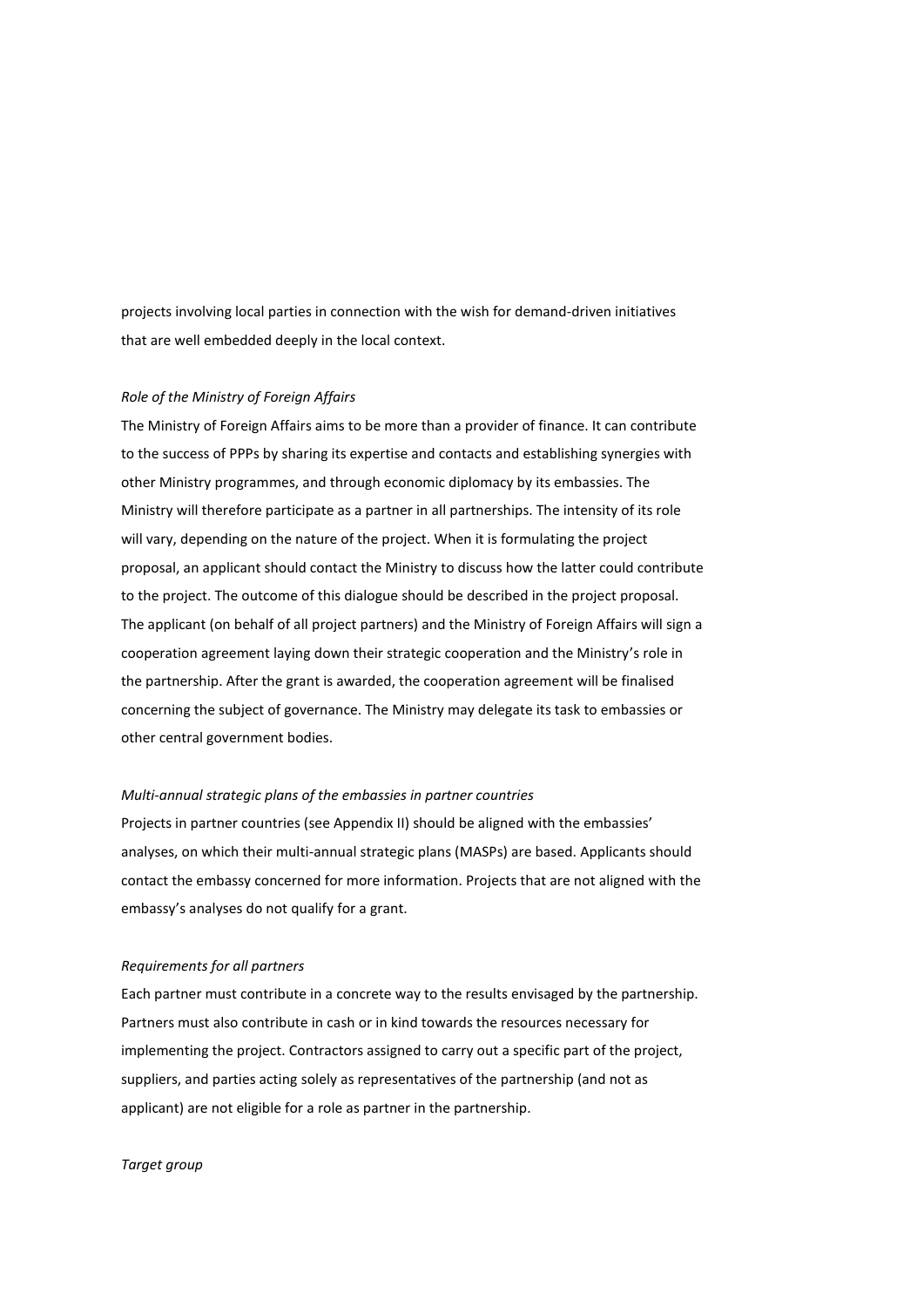The FDOV target group  $-$  the specific group of people at which the activities are aimed  $$ includes poor households, subsistence farmers and fishermen, vulnerable groups, local SMEs and local government staff. Individual members of the target group cannot be partners in the partnership (activities, commitment to results and investments) except through organisations that officially represent the target group, such as a grassroots organisation, cooperative or formally registered company. The project must have clear, positive results for the target group.

# *1.4 Analytical framework and revenue model*

The analytical framework depicted below clarifies how an FDOV project should be formulated.



# Analytic framework of the Partnership

# A. Context

Analysis the background situation (economic context, vulnerable groups, climate, environment) and target group's needs.

# **B. Problem Analysis**

Analysis of the problem and possible solutions (incl. FIETS criteria). **C. Theory of Change** Describes the assumptions and the logic

to address the problem (intervention).

# Intervention strategy (the project): D. Enabling environment:

Describes the activities and investments required for the change processes and the conditions for sustainability. E. Business Case:

Describes the reasoning for the allocation of proposed investments and the expected turnover from products and services.

*Figure: Analytical framework of the partnership*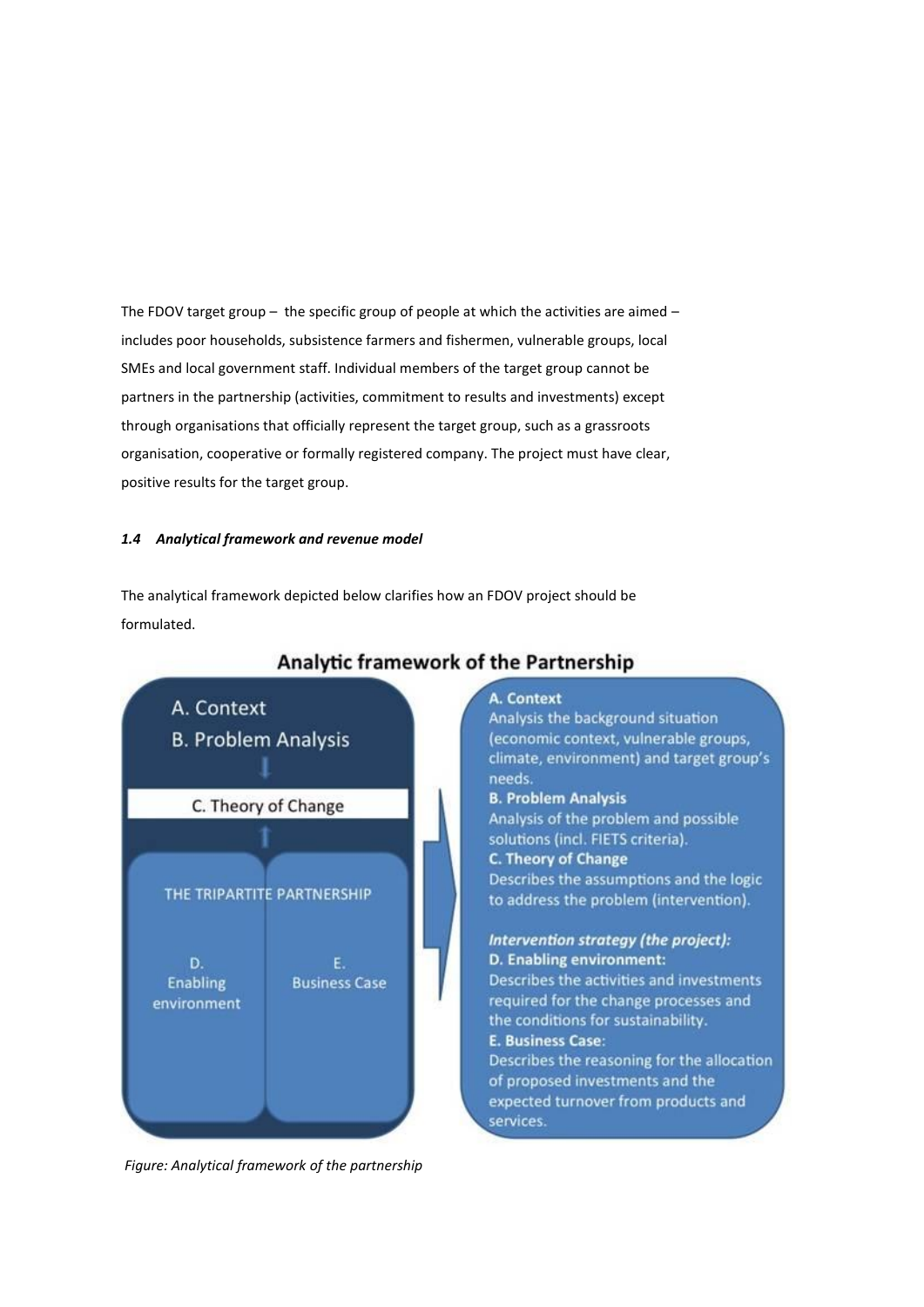The project takes place in a particular context, which partly determines its success. The partnership is based on a thorough analysis of problems and opportunities.

Investments and activities in the PPP must have a sound economic basis and must be sustainable in accordance with the FIETS criteria. The target group – e.g. farmers, fishermen, households, SMEs – are expected to benefit economically from the project (e.g. higher yields, lower costs). The economic basis and associated issues relating to the crosscutting themes (environment, climate, gender and good governance) must be described in the contextual analysis (A) and the problem analysis (B), and translated into the envisaged pathway of change and intermediate results by means of the theory of change (C). The theory of change also identifies underlying assumptions. Evidence must also be given of the demand-driven nature of the initiative.

The intervention strategy describes, in more concrete terms, the project activities and results in relation to the enabling environment (D) and the partner companies' revenue model (E).

*Enabling environment:* change processes and enabling activities are often necessary for a project to succeed. This includes activities and supportive investments that are beyond the capacity of individual organisations and that touch on common interests, such as market development, multi-stakeholder dialogue, joint risk analysis for food security, institutional capacity building, rules and regulations, etc.

*Project revenue model:* the revenue model (or business case) describes the project's business reasons for starting an activity (product, service). This requires a careful assessment of costs versus benefits (usually set out in a business plan or operations plan). It must also describe how a company will generate income from these products or services. The project is expected to make investments during the period of the PPP.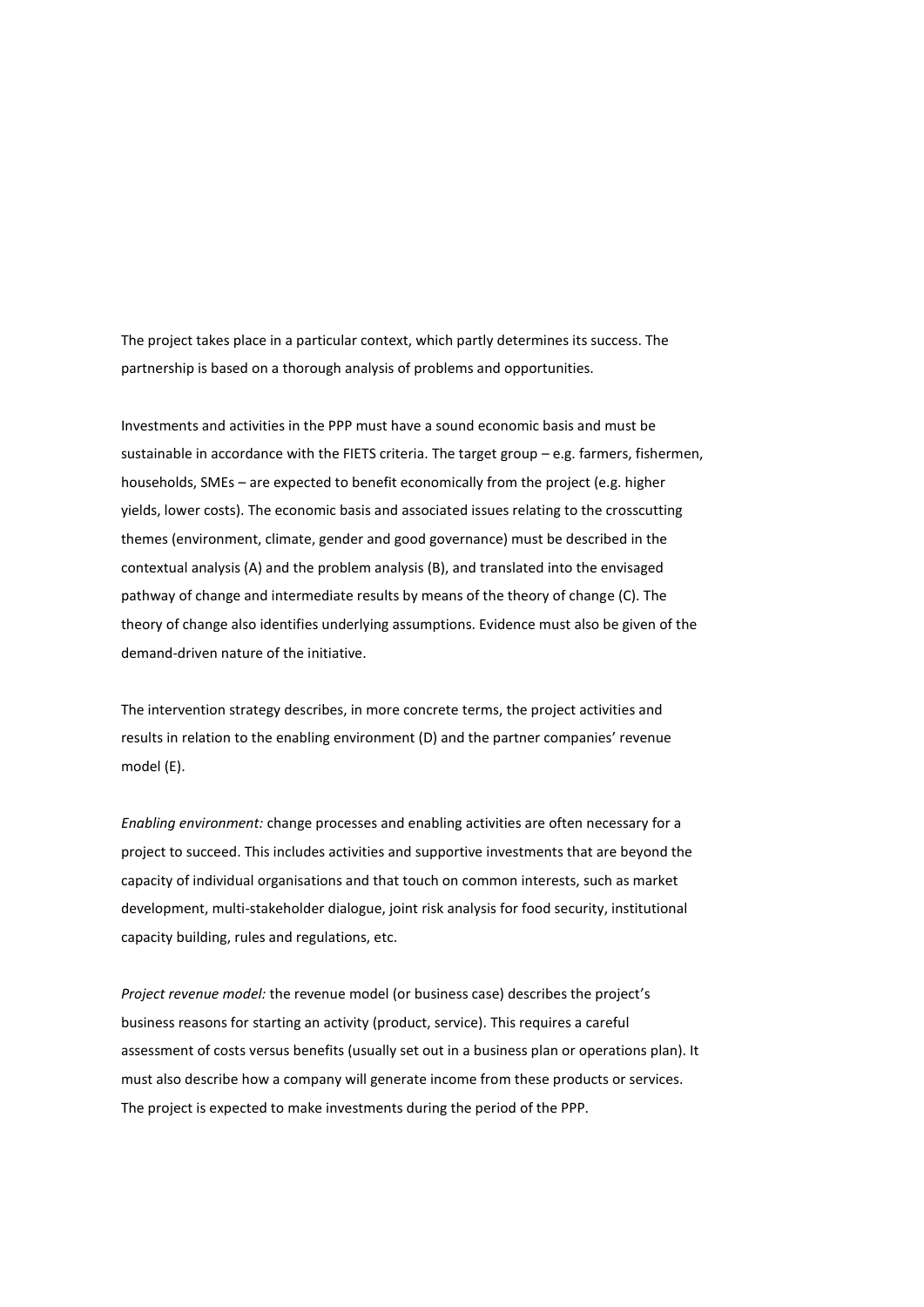All the activities to be continued after the project period ends (maximum duration of 7 years) in order for the investments and structures to endure must be financially sustainable (the F of FIETS).

#### *1.5 Innovation and flexibility*

Within the scope of the FDOV, innovativeness can apply equally to technologies, capital goods and processes. The FDOV is not aimed at the inception stage and does not support problem analyses or market surveys. These must already have been performed and their outcome must be described in the project plan.

Innovativeness is a quality that demands flexibility. Partners' investments may therefore be spread over the course of the project and depend on previously defined results over time (milestones), laid down in the project plan. If the project does not lead to the intended intermediate results and/or investments (own contribution) are not made in full, the amount of the Ministry's grant may be adjusted. The proposal must satisfy all the general programme requirements and all partners' contributions must be committed (willingness to invest) when the application is submitted.

# **2 Implementing organisation**

The Minister for Foreign Trade and Development Cooperation has mandated the Netherlands Enterprise Agency (RVO.nl) to implement these administrative rules.

# **3 Own contribution and eligible costs**

#### *3.1 The grant and the partnership's own contribution*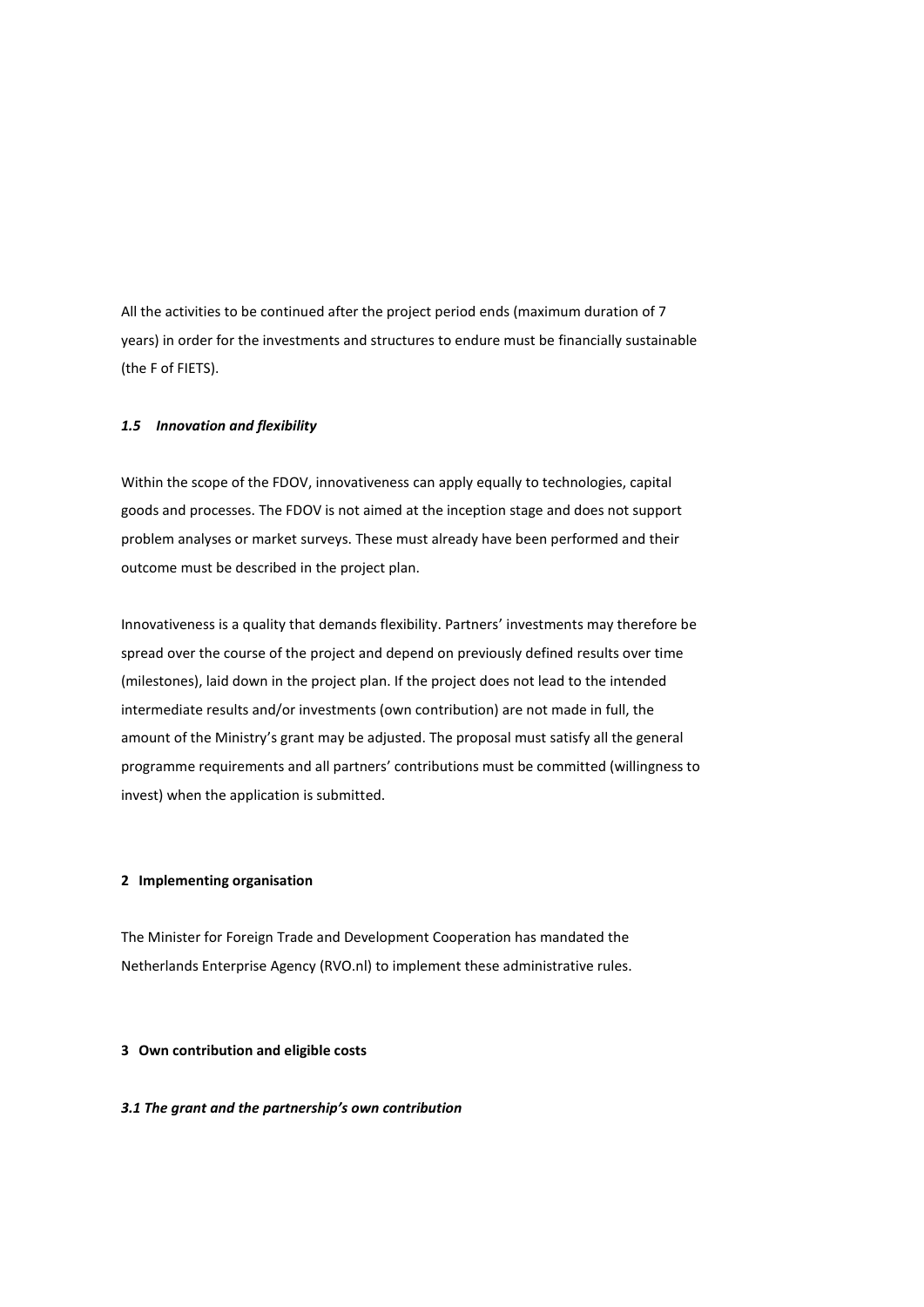An FDOV grant constitutes a contribution towards the necessary costs associated directly with the implementation of the project. Costs are only eligible for a grant if they can be directly attributed to the implementation of the project and if the obligations specified in the decision awarding the grant are met.

The grant will not exceed 50% of the eligible costs up to a maximum of €3,000,000. Applications for grants of less than €500,000 will not qualify. A partnership applying for a grant is required to make a minimum contribution of 50% towards the total eligible costs. At least 25% of eligible costs must be contributed by the company/companies participating in the partnership, who must contribute at least 10% of the total eligible costs in cash. Higher contributions are encouraged.

The partnership's contribution must not come directly or indirectly from grants or contributions from the Ministry of Foreign Affairs. It may come from other grants, loans taken out by partners, and third-party donations to or investments in partners or the partnership.

#### *3.2 Eligible costs*

The costs of capital goods (hardware) and technical assistance (TA) are eligible for grants. Although there is formally only one applicant, all project partners may incur costs that are eligible for a grant.

The costs of capital goods will not be eligible for a grant until the basic conditions of the grant decision have been met (i.e. Result 1 has been completely and successfully achieved).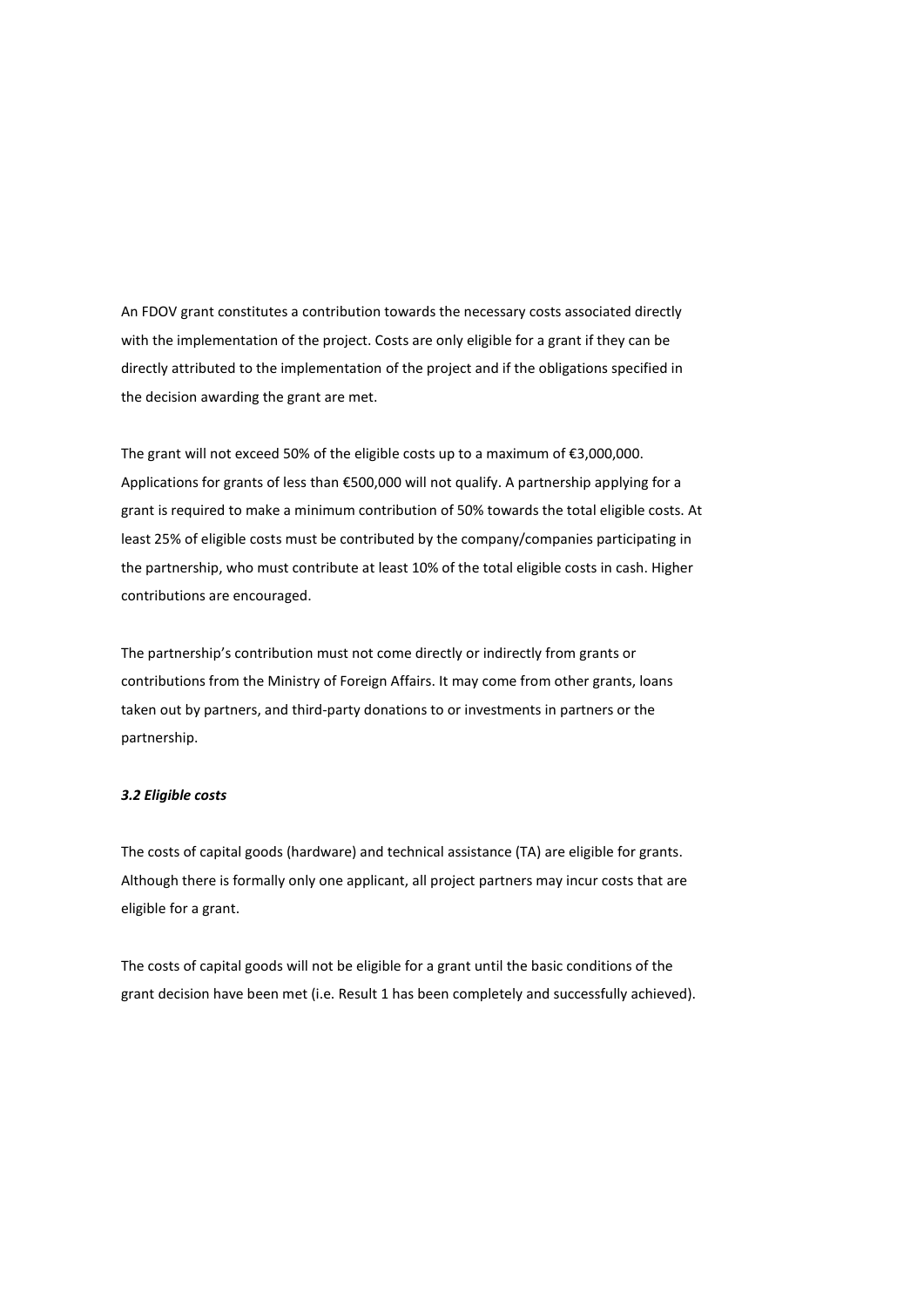The rate that project partners may charge for TA provided in the FDOV project is made up of wage costs and a 50% mark-up.<sup>7</sup> RVO.nl takes 1 FTE to equal at least 1550 workable hours. This will be checked by RVO.nl.

Costs of capital goods (hardware) eligible for a grant are:

- investments in durable capital goods that are necessary for implementing the project;
- investments in new common infrastructure or improvements to existing infrastructure, excepting normal maintenance;
- mandatory levies on the acquisition of capital goods;
- sales tax or value-added tax (VAT), if project partners can demonstrate that they cannot claim back these costs or that they are not exempted from paying VAT under local laws, and provided these costs are included in the project budget;
- the costs of capital goods that directly benefit individual households in the target group are only eligible for a grant if this is a temporary measure, necessary in order to reach the most vulnerable groups. However, the requirements with regard to economic sustainability and/or the revenue model still apply.

Costs of technical assistance (TA) eligible for a grant are:

1

- costs of project management, including the costs of activities such as  $\bullet$ organising meetings, drawing up business plans and reporting;
- costs of monitoring and evaluating the project, either internally or by an external party;
- project-related operational costs, namely the demonstrable costs of maintaining all or part of the product or service delivered by the project throughout the agreed project period. This does not cover operational costs relating to commercial activities;

<sup>7</sup> http://www.rvo.nl/subsidies-regelingen/programma-publieke-private-samenwerking/faciliteit-duurzaam-ondernemen-envoedselzekerheid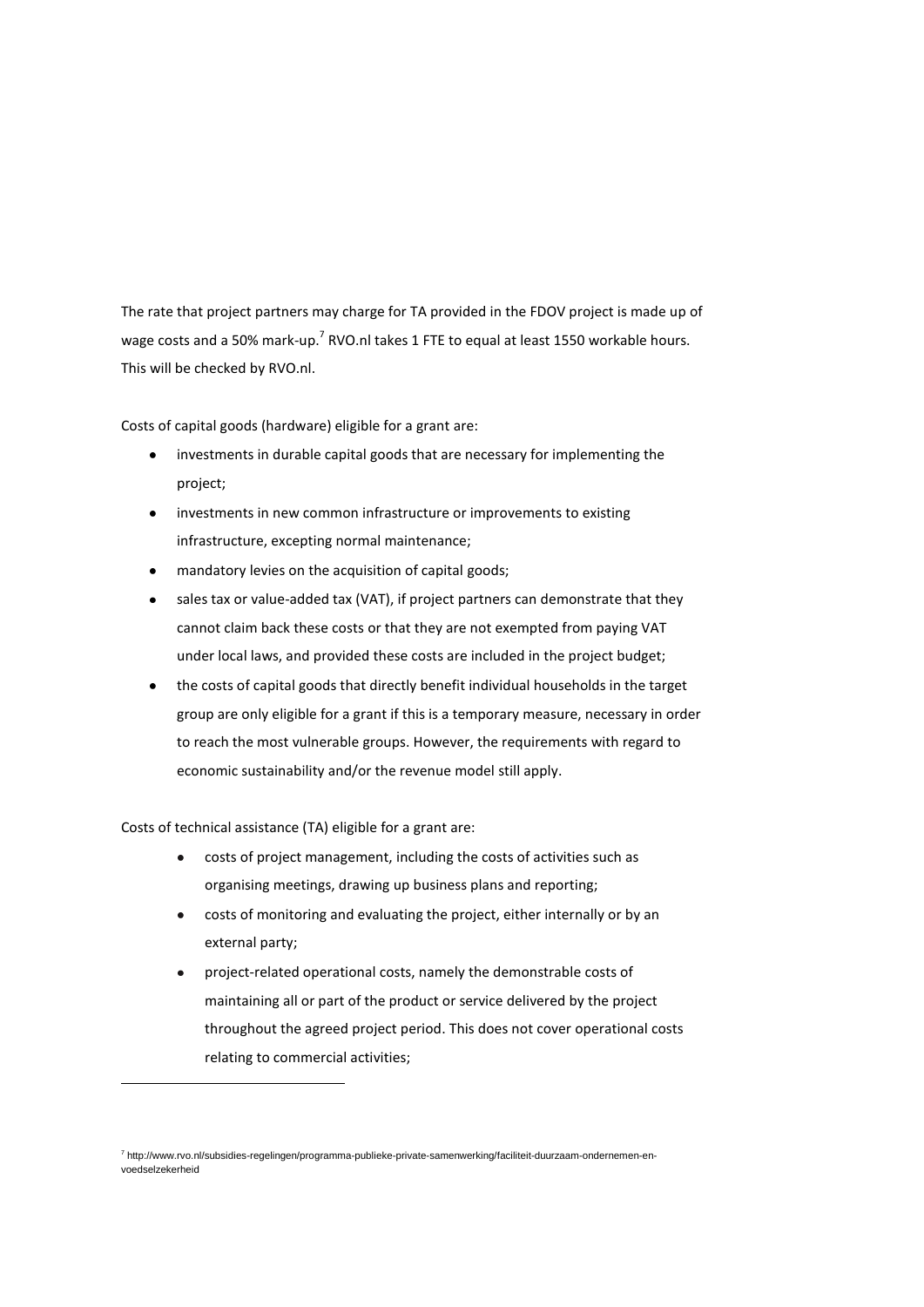- costs of other TA, including knowledge transfer and training of staff within the PPP and third parties, quality marks or ICSR certification (e.g. ISO certification and environmental certification), permits, marketing and advice.
- TA also includes activities and investments that are beyond the capacity of individual organisations and that concern the partnership's common interests, such as multi-stakeholder dialogue, market development, joint risk analysis, etc.

The following items are not eligible for grants:

- costs incurred before the starting date and after the end date of the project. The starting date of the project may not be earlier than the date on which the application is submitted;
- costs of the FDOV grant application;
- financing costs and interest payments;  $\bullet$
- the cost of purchasing, renting or leasing existing buildings;
- the cost of purchasing, renting or leasing land;
- cost of research and development (R&D);
- operational costs, excluding project-related operational costs;
- sales tax or value-added tax (VAT) that can be claimed back by project partners;
- contributions in kind from local government authorities;
- costs incurred by third parties, i.e. costs that are not reimbursed or paid by partners in the PPP;
- costs resulting from inflation and exchange rate fluctuations;
- the costs incurred by public partners to perform what corresponds to their primary public tasks. The role and contributions of public partners, either cash or in kind, must be clearly described in the proposal, but should not be included in the project budget.

Individuals in the FDOV target group cannot be partners in a PPP, nor can their economic growth or loans be capitalised as the partnership's 'own contribution'.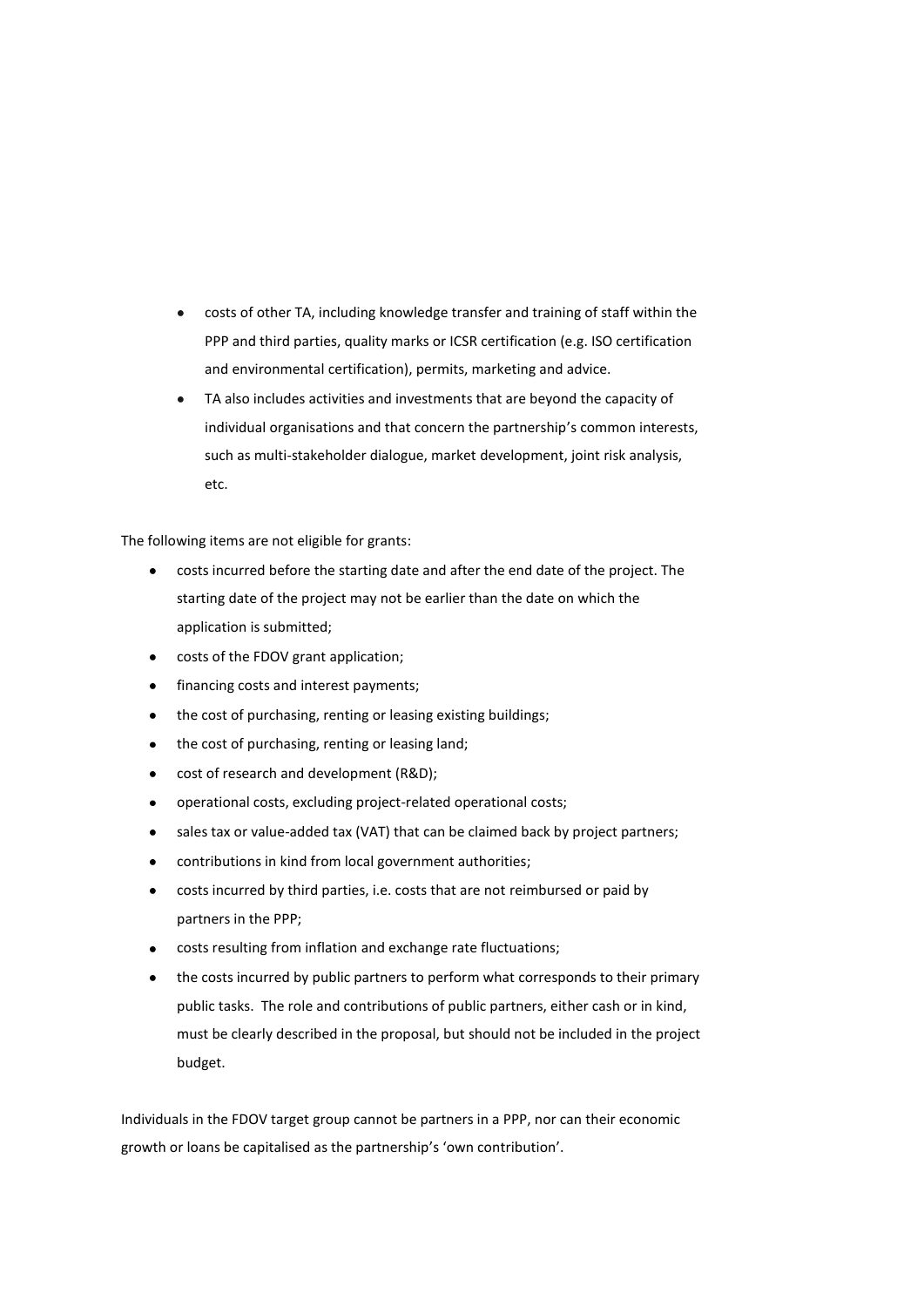Under article 9 of the Ministry of Foreign Affairs Grants Decree, a grant will be refused if the application is submitted after the activities have started. For the record, it should be noted that if activities are carried out in preparation for the project before submission of the application, this will not lead to refusal to award a grant, but the costs will not be covered by the grant.

#### **4 Application and assessment procedure**

Contrary to the previous call in 2012, the procedure has been divided into two stages: a voluntary, informal preliminary stage (intake) and the formal assessment stage. This should reduce the throughput time in the formal stage. The informal stage provides a low-threshold opportunity for potential applicants to receive guidance from RVO.nl on improving the quality of proposals. The applicant is advised to consult with RVO.nl first before contacting the Ministry of Foreign Affairs to discuss cooperation in a partnership. In this informal stage, the dialogue between RVO.nl and the potential applicant is based on a Concept Note. The formal assessment begins after the project proposal has been submitted. It is concluded with a decision on the FDOV grant applications, made on behalf of the Minister by RVO.nl.

# *4.1 Procedure*

*4.1.1 Preliminary phase and informal, substantive dialogue (intake meeting)*

The preliminary phase is informal and voluntary. It is intended as a service to potential applicants and may consist of intensive guidance if so desired. Potential applicants can discuss their proposal with RVO.nl from the moment the call is opened up to 6 weeks before the deadline for the formal submission of proposals. Appointments are scheduled depending on how promptly the applicant requests a dialogue and on the availability of RVO.nl staff. Potential applicants wishing to engage in a substantive dialogue with RVO.nl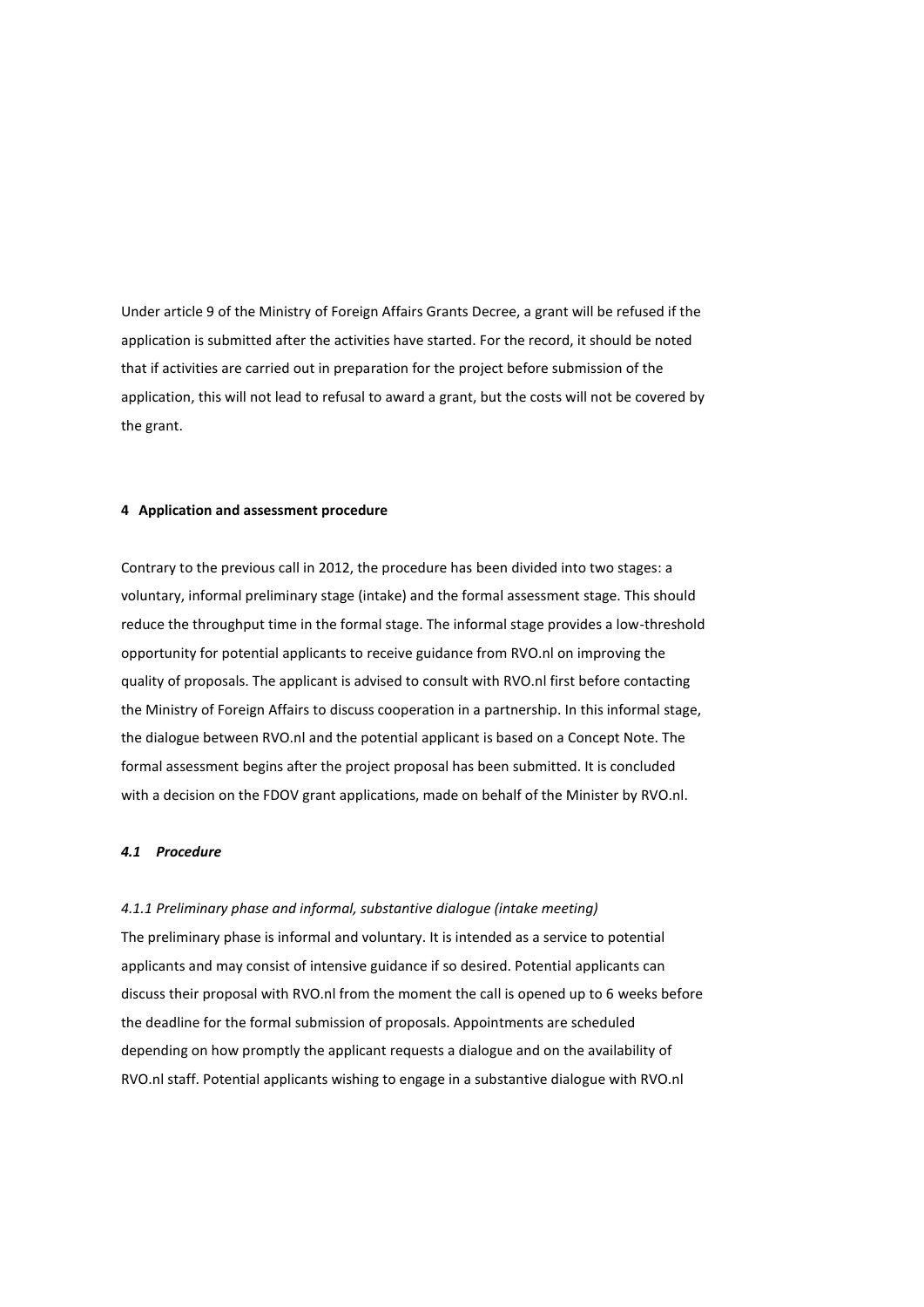must submit a Concept Note drawn up using the standard template (see FDOV section on RVO.nl<sup>8</sup>), as it forms the basis for the dialogue (intake talk). The potential applicant is then assigned an RVO.nl account manager. RVO.nl will give an oral response to the Concept Note and to the applicant's questions. It does not confer any rights.

The Concept Note is not assessed formally, so the project idea set out in it cannot be rejected. RVO.nl will however give a general indication of whether or not the proposal largely satisfies the grant criteria.

A PPP may always formally submit its application, irrespective of the feedback given by RVO.nl during the informal stage. It is up to the potential applicant to make this decision.

Prior to submitting a formal grant application, potential applicants must contact the Ministry<sup>9</sup> to discuss the role that it could play as partner in the project. The outcome of this dialogue is a cooperation agreement between the Ministry of Foreign Affairs and the applicant (lead party), on behalf of all the other partners. This agreement must be submitted to RVO.nl with the grant application. Potential applicants are advised to make an appointment for a meeting with the Ministry after their intake, if such has been arranged, with RVO.nl.

#### No rights can be derived from the outcome of the preliminary stage.

# *4.1.2 Procedure*

**.** 

FDOV applications must be submitted for assessment to RVO.nl. Applications that do not satisfy the formal requirements (see section 4.4) will not be processed further.

<sup>9</sup> [ppp-expertisecentrum@minbuza.nl](mailto:ppp-expertisecentrum@minbuza.nl)

<sup>8</sup> http://www.rvo.nl/subsidies-regelingen/programma-publieke-private-samenwerking/faciliteit-duurzaam-ondernemen-envoedselzekerheid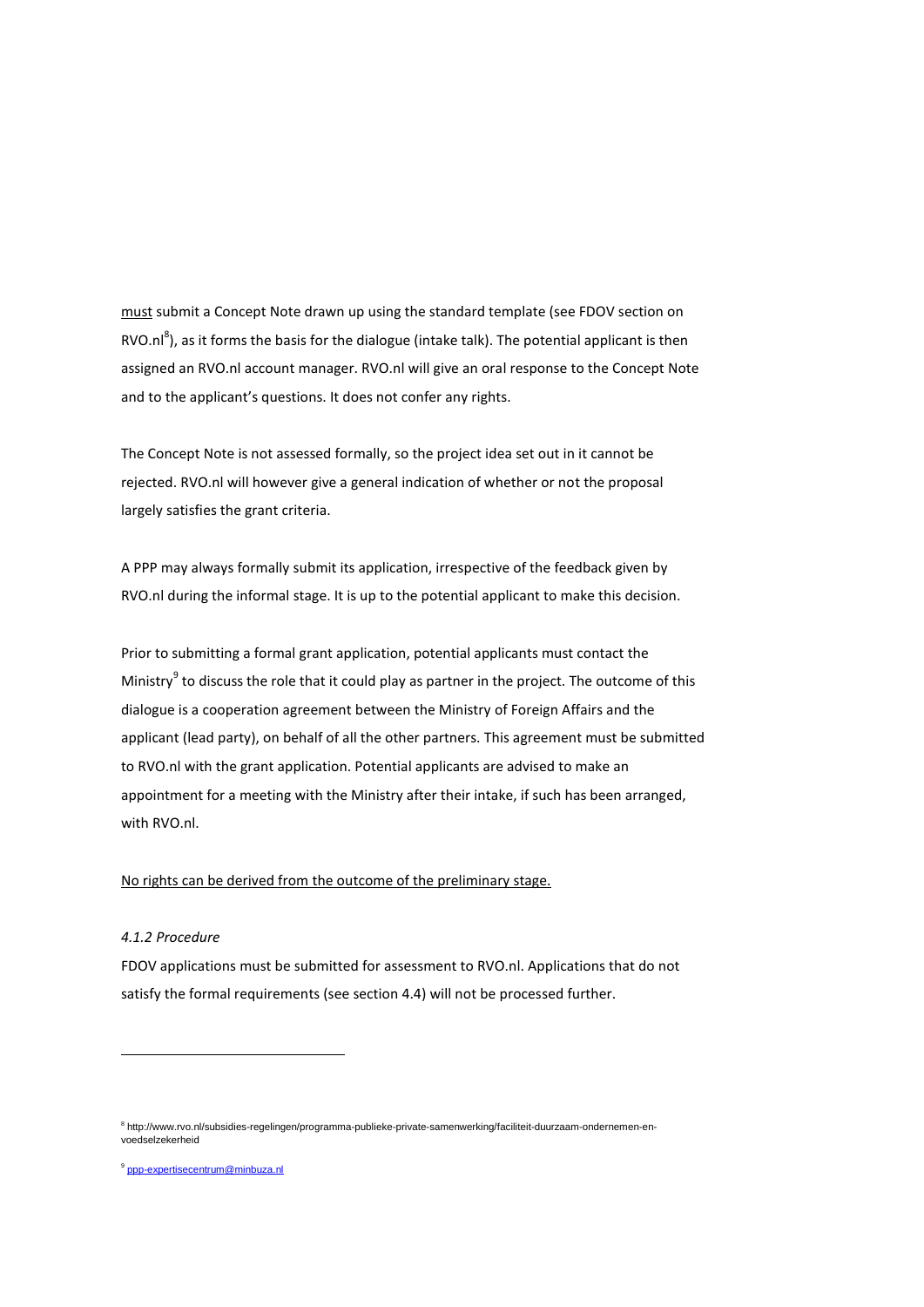Applications that satisfy the formal requirements go on to the assessment procedure. RVO.nl assesses whether the application meets the threshold criteria, and conducts a partnership check and a project check. Only applications that meet all the threshold criteria are processed further. These applications are assessed based on criteria relating to the quality of the partnership and the quality of the project proposal. Points are awarded for each of the criteria, resulting in an assessment score. More information on the threshold criteria check, the partnership check and the project check can be found in section 4.5.

The Ministry of Foreign Affairs (including the Dutch embassies) and the Ministry of Economic Affairs advise on the quality of the project proposal and the quality of the partnership. In addition, a representative from RVO.nl may interview the partners or businesses in the project's supply chain. If necessary, RVO.nl can independently contact the project partners for more information on the application.

RVO.nl will submit its assessment of the proposals to an independent FDOV advisory committee appointed by the Minister for Foreign Trade and Development Cooperation. The committee will advise the Minister on the outcome of RVO.nl's assessment of FDOV grant applications. The opinions of the advisory committee will weigh heavily. Under the mandate of the Minister for Foreign Trade and Development Cooperation, RVO.nl will decide on the grant applications. The Ministry will advise RVO.nl during the assessment stage.

#### *4.2 Allocation of available resources*

The second call for proposals has an overall grant ceiling of €40,000,000, one third of which will be available for private sector development (PSD) and two-thirds for food security. The allocation of available resources takes place at the end of the assessment process based on the outcome of the partnership and project checks. All applications that satisfy the minimum criteria and score sufficiently high on the project and partnership checks are eligible for a grant.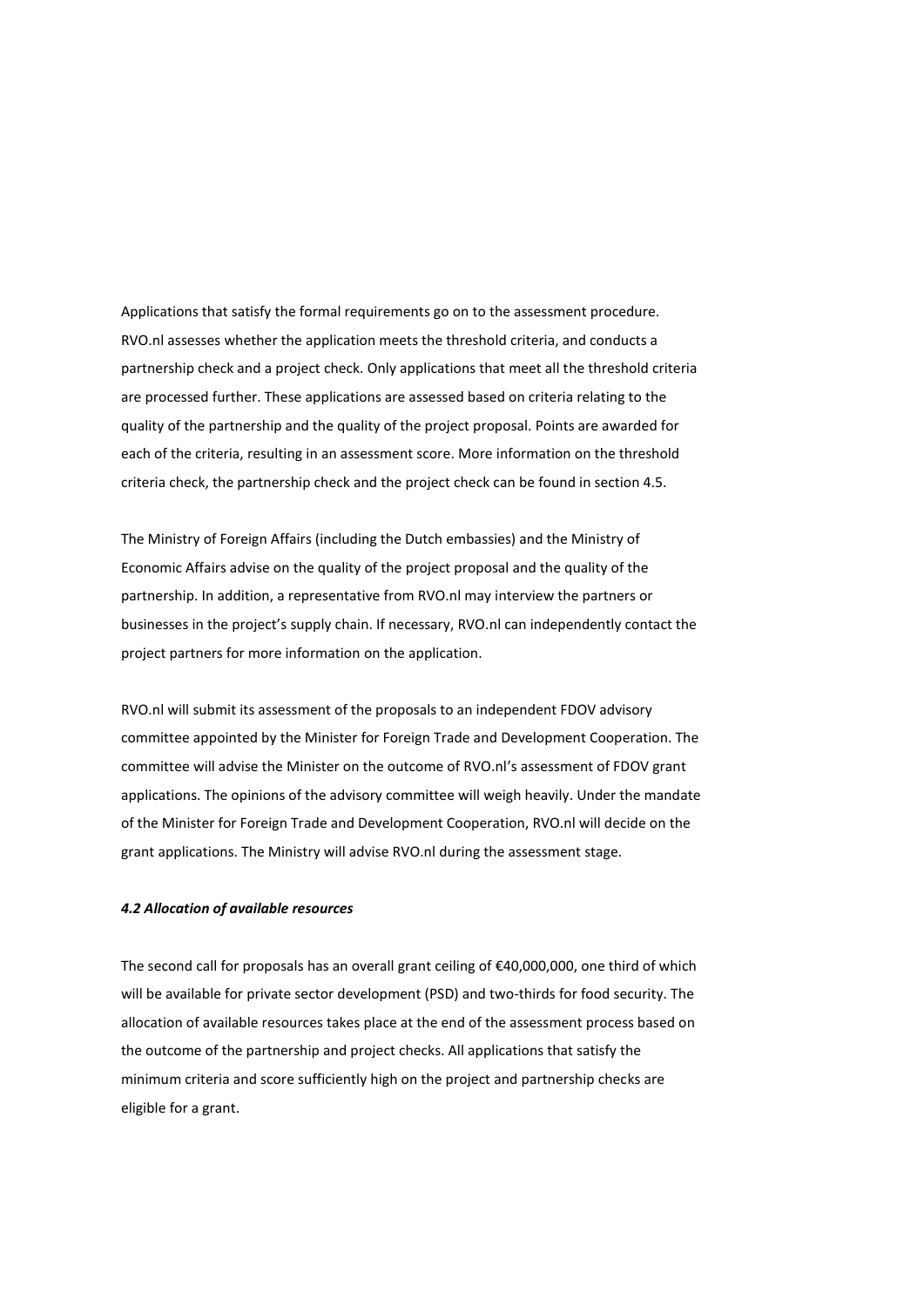If insufficient resources are available for all satisfactory applications to receive a full grant, these applications will be ranked for each theme according to their results in the checks. In the final allocation of resources, grants will be awarded to the highest ranking applications for each theme until the available resources are exhausted. It is therefore possible for a project to attain a satisfactory score, but still be rejected because the budget available is insufficient for it to be awarded a grant.

Rankings will be made by theme (PSD and food security) based on:

- the outcome of the project check;
- the outcome of the partnership check;
- extra points awarded for activities in partner countries and least-developed countries.

#### *4.3 Guiding principles*

The provisions of the General Administrative Law Act, the Ministry of Foreign Affairs Grants Decree and the Ministry of Foreign Affairs Grant Regulations 2006 are fully applicable to the assessment of applications and the award of grants. Applications will be assessed in accordance with the above legislation and pursuant to the requirements set out in these administrative rules.

# *4.4 Formal requirements*

Applications that do not satisfy all of the formal requirements listed below will not be processed further, subject to section 4:5 of the General Administrative Law Act.

- The formal closing date for applications for the second call for proposals of the Sustainable Enterprise and Food Security Facility is 15:00 (CET) on 1 December 2014.
- With regard to the application procedure, particular attention is drawn to article 7, paragraph 3 of the Ministry of Foreign Affairs Grants Decree. If an incomplete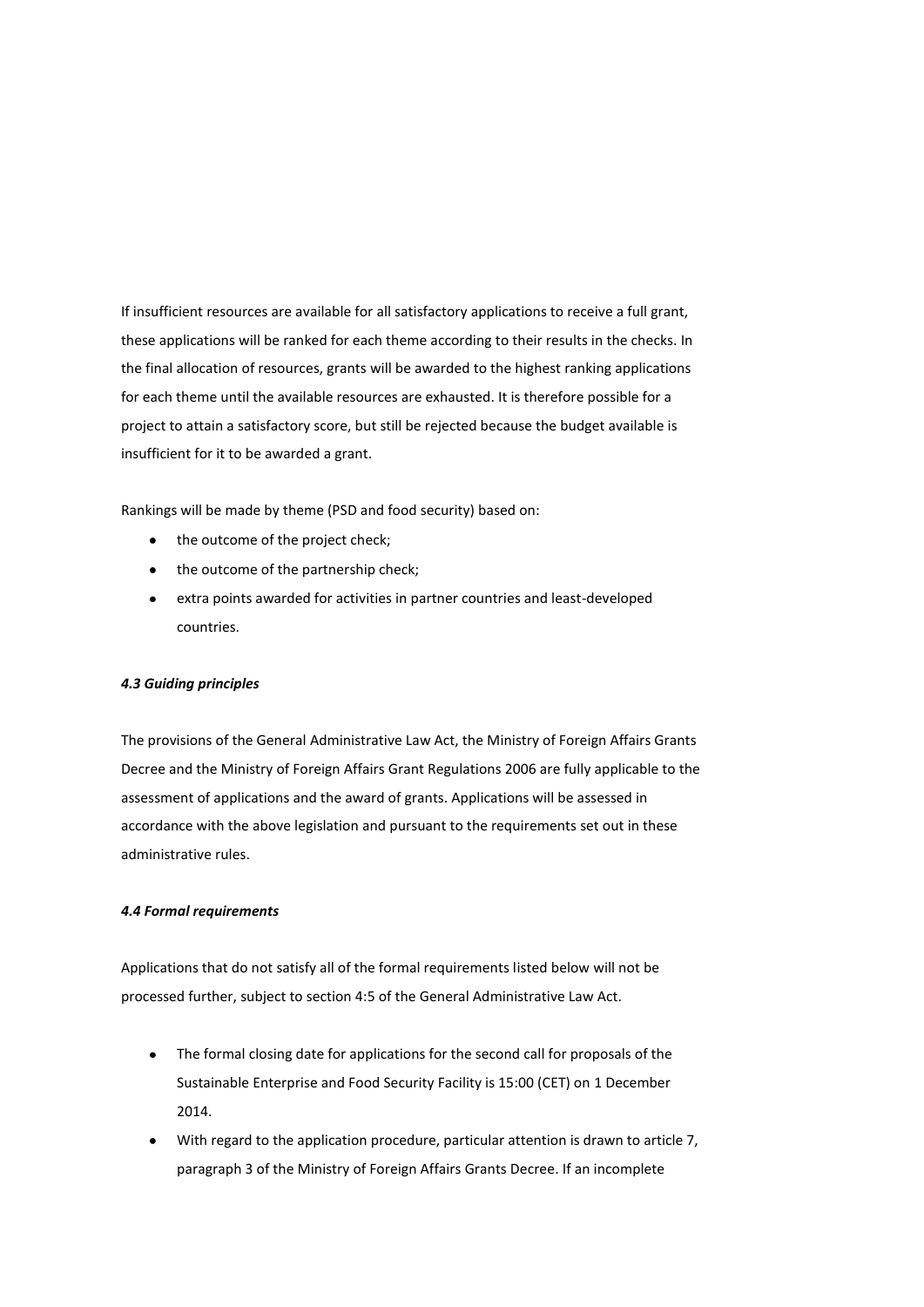application is submitted, the Minister may request a supplement. In this case, the date of receipt of the application will be the date on which the application was supplemented. If the application is submitted **less than two weeks before the deadline** (15:00, 1 December 2014), the applicant runs the risk that, if it is incomplete, the Minister will not use his discretionary powers to request a supplement, because it cannot be submitted before the deadline. In that case, the application would have to be assessed as it stands.

Applications must be delivered in person or by post to:

# **Address for visitors**

RVO.nl, attn FDOV Prinses Beatrixlaan 2 The Hague

# **Correspondence address** RVO.nl, attn FDOV

Postbus 93144 2509 AC Den Haag

- Along with the application on paper, an electronic copy must be submitted on a digital storage device with USB connector (USB key). The electronic copy must be submitted in accordance with the instructions given in the application form.
- The application form must state the name of the applicant and be signed by the applicant's authorised representative.
- In addition to the applicant, all other project partners must sign the partner forms. Please note, however, that if the grant is awarded, the applicant is the sole grant recipient and bears full responsibility for the fulfilment of all obligations, regardless of who carries out the project activities.
- A written cooperation agreement signed by all participating parties must be submitted with the application form, guaranteeing their cooperation and compliance with the agreements made, as well as fulfilment of the obligations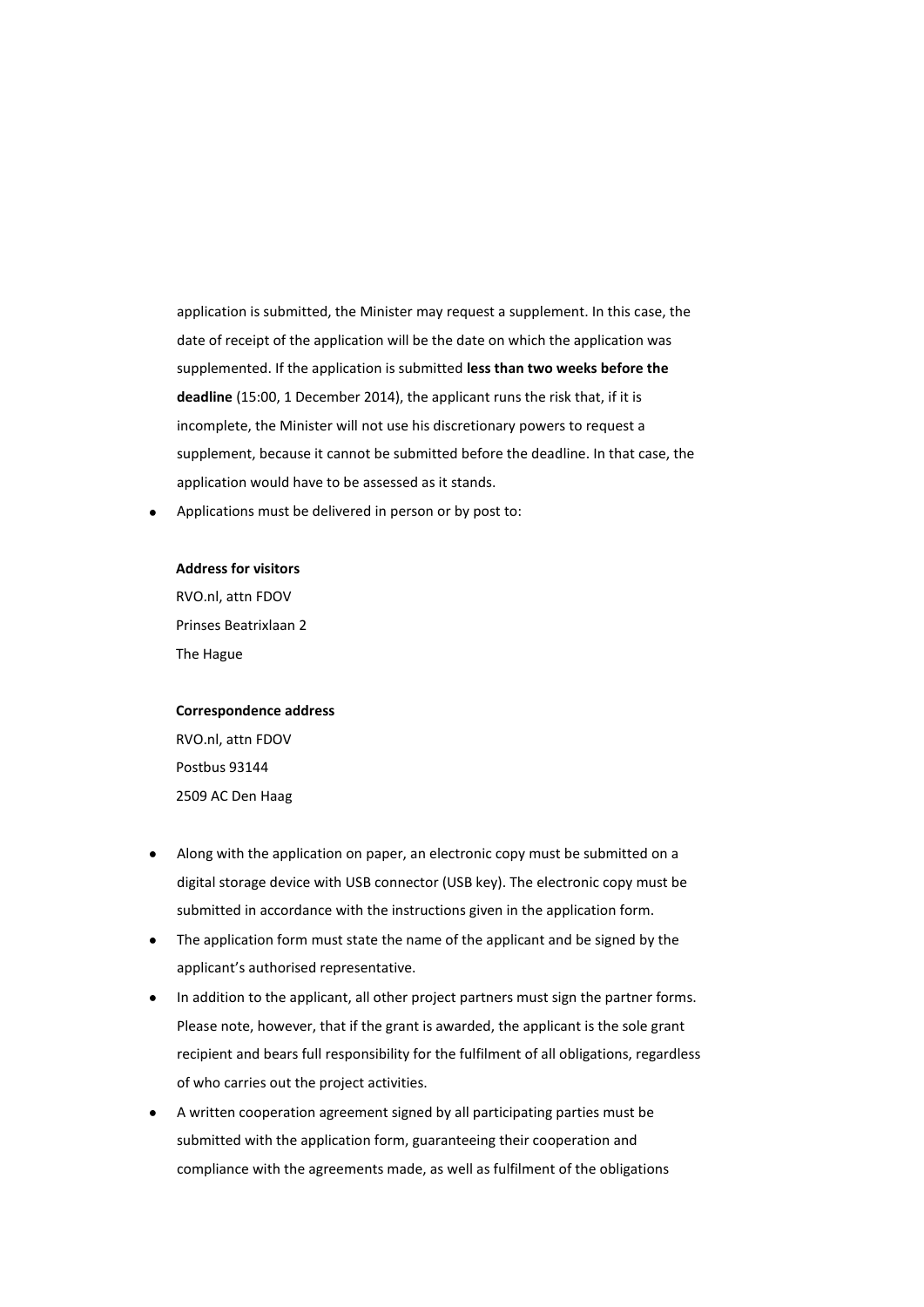towards the minister in respect of the grant. In these agreements, the parties commit themselves to the project's objectives, activities and intended results, as well as to the amount of their own contribution.

- The application must include a cooperation agreement signed by the applicant and the Ministry of Foreign Affairs, describing the Ministry's role in the strategic cooperation.
- The project partners must declare that they are aware of and will act in accordance with the OECD Guidelines for Multinational Enterprises on responsible business conduct, the ILO Declaration on Fundamental Principles and Rights at Work and the UN Convention on Biological Diversity. More information about these documents can be found on the RVO.nl website.
- The applicant must declare that the activities for which a grant is requested are not on the Entrepreneurial Development Bank (FMO) exclusions list. There is a link to this list on the RVO.nl website.
- Applications must be submitted in English.

# *4.5 Assessment criteria*

Applications that satisfy the formal requirements go on to the assessment procedure. FDOV applications will be assessed according to the threshold criteria (minimum criteria), and criteria relating to the quality of the partnership and the project. This will result in a decision on the FDOV application.

# *4.5.1 Threshold criteria check*

Applications that do not satisfy all of the criteria below will be rejected:

- The PPP focuses on at least one of the FDOV sub-themes, as identified in section 1.1 of these administrative rules.
- Projects should explicitly address the position of women, or an explanation should be given of how the intended result can be achieved without specifically addressing the position of women.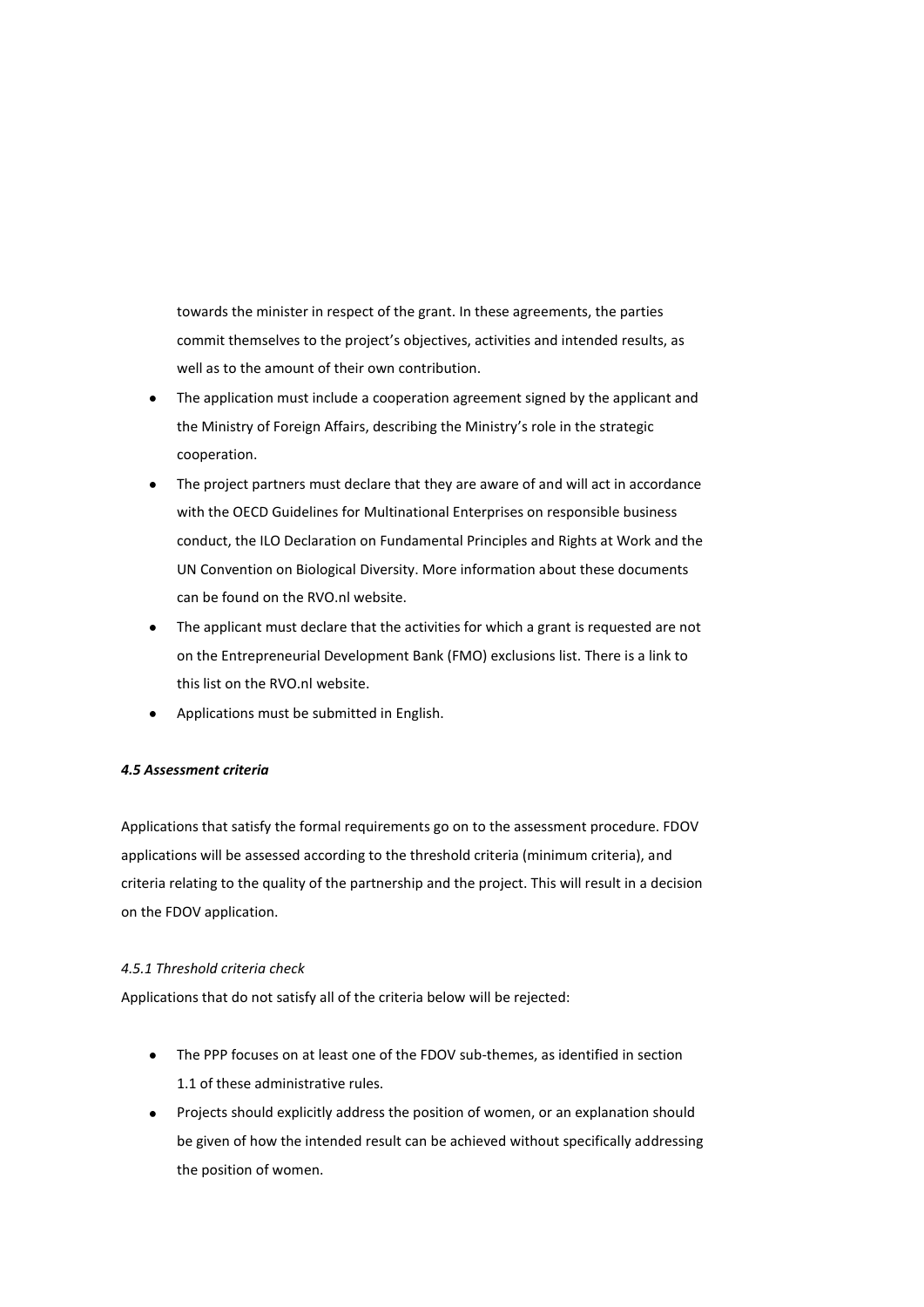- The PPP concerns a single, integral project.
- The PPP consists of activities in at least one of the countries listed in Appendix I.
- Projects may be international in scope only if the economic necessity of international activities can be clearly demonstrated.<sup>10</sup>
- Proposals for activities in partner countries of the Netherlands must be in line with the embassy's analysis as set out in MASPs.
- The partnership consists of at least one public institution, one company and one NGO or research institution.
- The Ministry is part of the partnership.
- At least one of the parties has legal personality under Dutch law and has its registered office in the Netherlands, and at least one party must be based in the country which is to benefit from the activity.
- All the parties in the partnership must have legal personality.
- Multinational enterprises may take part if at least one of the other partners in the  $\bullet$ partnership is an SME whose annual turnover does not exceed €500 million. The SME does not have to be a Dutch company.
- The minimum grant application is €500,000 and the maximum is €3,000,000.
- The project has a maximum duration of 7 years.

1

- The financial contribution made by the partnership covers at least 50% of the eligible costs. It may not include grants or contributions from the Ministry of Foreign Affairs, made directly or indirectly.
- At least 25% of eligible costs must be funded by the company/companies participating in the partnership.
- The companies must contribute at least 10% of the total eligible costs in cash.
- At least 2% of the project budget is reserved for project monitoring and evaluation.

<sup>&</sup>lt;sup>10</sup> See the FDOV glossary. http://www.rvo.nl/subsidies-regelingen/programma-publieke-private-samenwerking/faciliteit-duurzaamondernemen-en-voedselzekerheid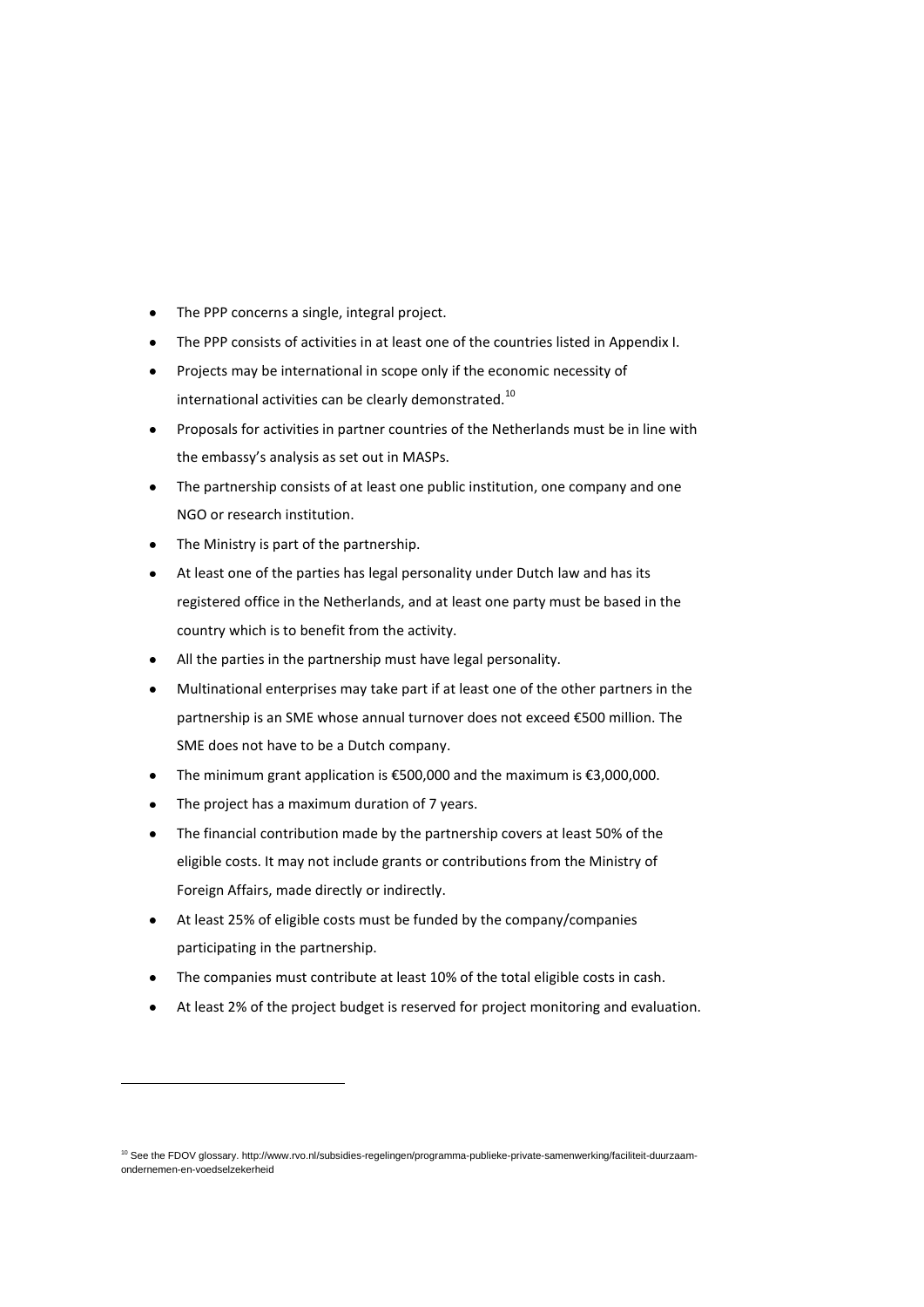- Projects with a project budget exceeding €5,000,000 must be evaluated by an independent party. The costs of this external evaluation must be included in the project budget. The final draft report and the final report must be submitted to RVO.nl in due course.
- The project must not be commercially viable in accordance with the OECD-DAC criteria. This must be demonstrated using a standard calculation model.<sup>11</sup>
- The intervention must be financially sustainable. An intervention is financially sustainable if it can endure without an FDOV grant or any other grant from a foreign donor once the project period ends. This must be demonstrated using a standard calculation model.
- The proposal must make clear that the project will not distort the market in the partner country or in Europe.
- The project must not involve initiatives aimed wholly or partly at proselytisation.
- Participating companies must have a good reputation in terms of ICSR. The participating companies must submit a document setting out their ICSR policy (in accordance with OECD guidelines) with the grant application or must demonstrate that they will draft one during the project period (proportionate to the size of the company concerned, to be assessed by RVO.nl).
- The partners must demonstrate that they have sufficient funds at their disposal to finance their own contribution and the working capital for the project. A number of guidelines that RVO.nl will use to assess this are included in the model application form.

#### *4.5.2 Project check*

1

<sup>11</sup> http://www.rvo.nl/subsidies-regelingen/programma-publieke-private-samenwerking/faciliteit-duurzaam-ondernemen-envoedselzekerheid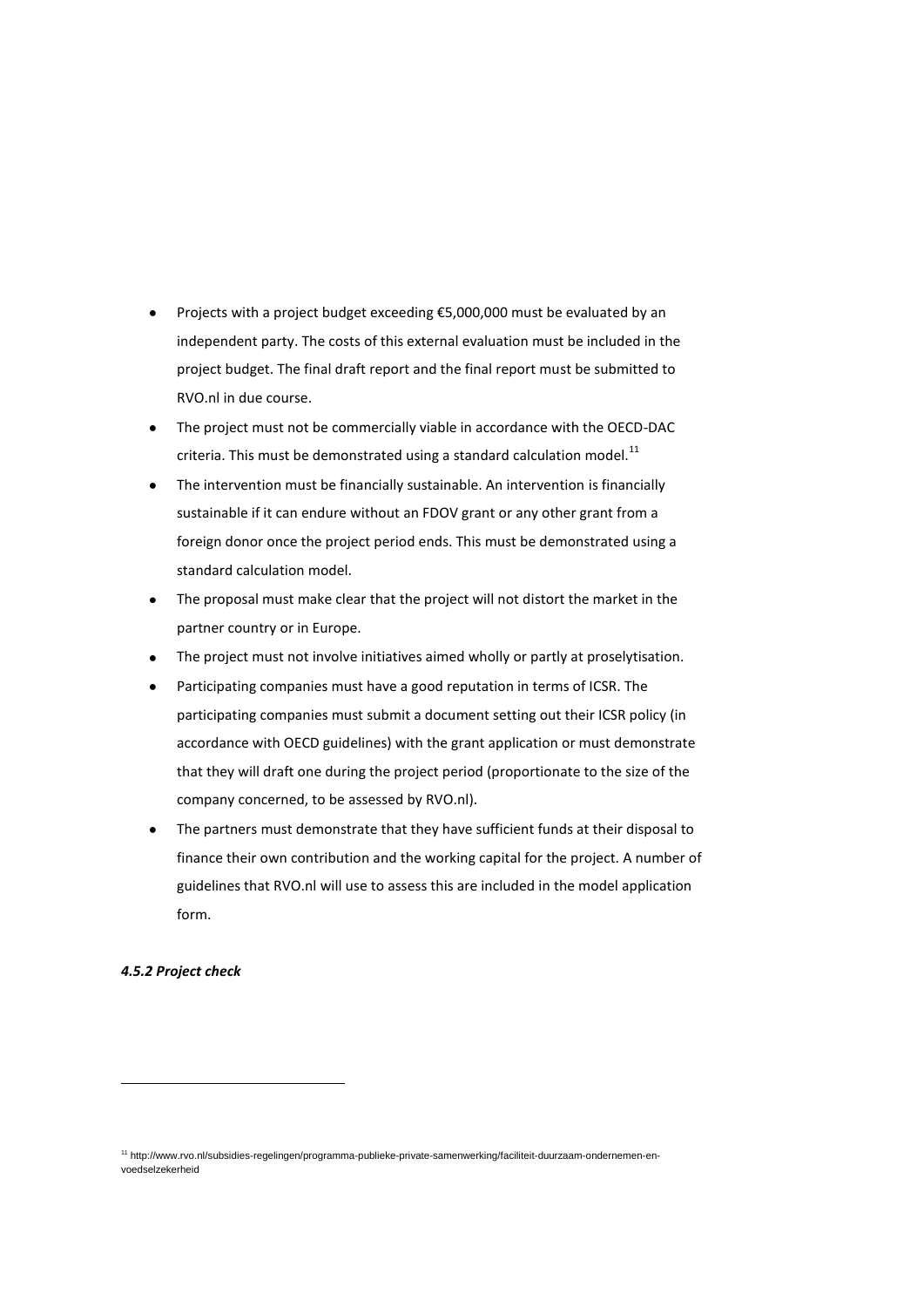The project check assesses the quality of the project proposal against a number of criteria. Projects whose quality is judged to be deficient will be rejected. The project check contains the following criteria:

- 1. *Policy relevance.* the extent to which the project is relevant to policy:
	- the extent to which the project contributes to sustainable inclusive growth by improving food security and private sector development;
	- the extent to which the proposal includes a clear and accurate problem analysis of the social, economic and political factors in the country and area on which the project focuses, offers a logical response to that analysis and proposes alternative solutions;
	- the extent to which the project activities are aligned with or complement government policy in the partner country and region, and Dutch development policy on FDOV sub-themes, programmes and activities; special attention will be given to the sub-themes of climate-smart agriculture and activities falling under the definition of nutrition-sensitive;
	- the extent to which activities that will take place in a partner country (see Appendix II) are in line with the embassy's analysis as set out in its Multi-Annual Strategic Plan;
	- the extent to which the project complies with local legislation, including environmental impact assessment (EIA) regulations. If an EIA has been performed the final report should be included with the grant application to RVO.nl.
- 2. *Intervention strategy:* the project must be based on a high-quality, logical intervention strategy, integrating sustainability. This is assessed on the basis of the following factors:
	- the extent to which the proposed project is based on sound contextual and problem analyses of economic conditions, environmental and climatic factors, and vulnerable groups (economic basis). The target group must be clearly identified and their qualitative and quantitative wishes and needs described. The intervention strategy is based on a detailed theory of change;
	- the extent to which the proposed intervention strategy ties in with the local situation and with the project's objectives;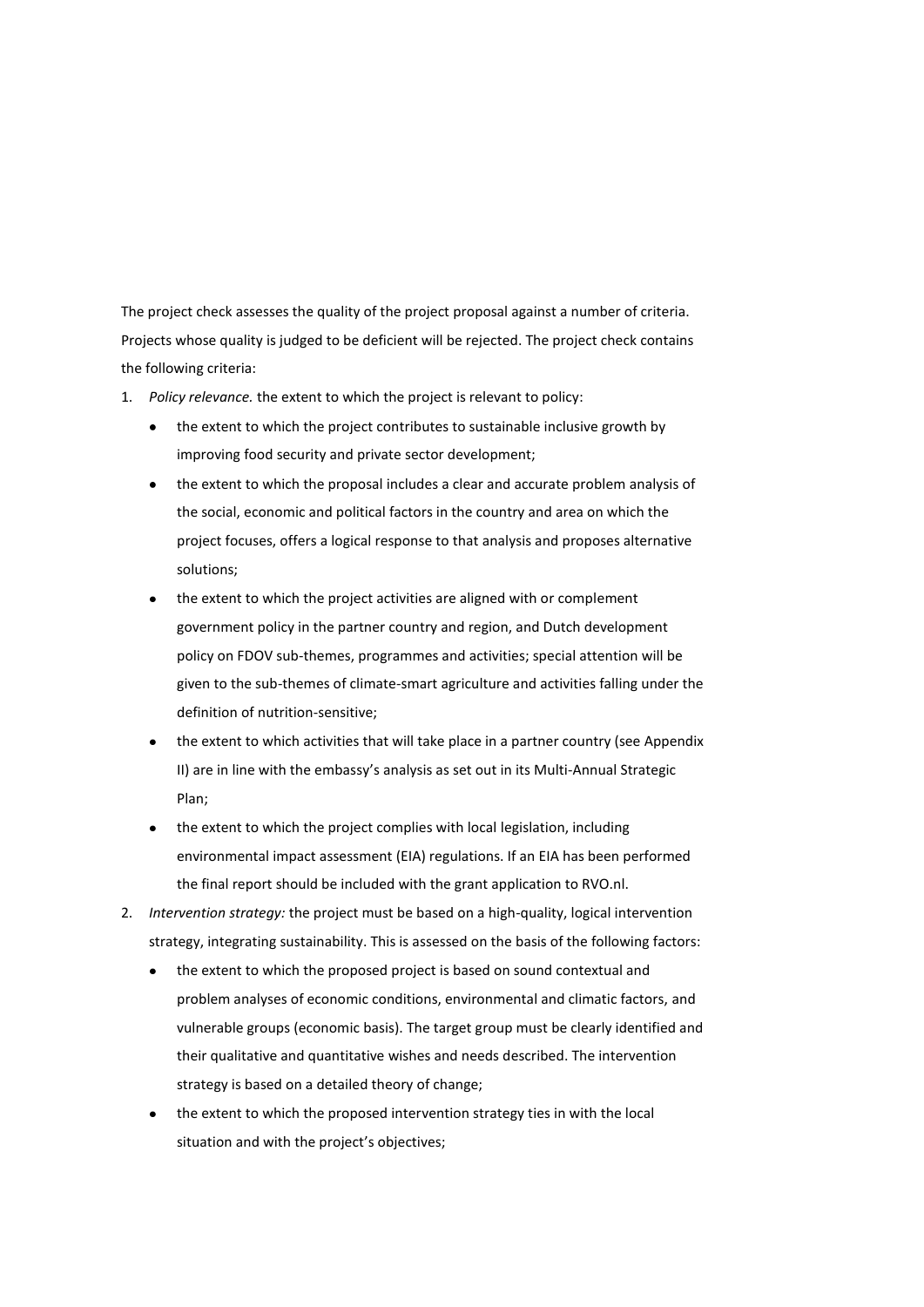- the extent to which the role and involvement of local parties (public body, NGO and/or research institution) has been described;
- the extent to which the proposed intervention is technically and socially feasible;
- *revenue model:* the degree to which the project generates sufficient turnover (comprising income, grant and own contribution) to meet management and maintenance costs and pay financial expenses, on the understanding that the project may not be commercially viable (in accordance with the OECD-DAC criteria) within the next ten years;
- *innovation*: the extent to which the proposal introduces an innovative approach to resolve a certain problem, for instance by applying an existing approach in sectors where it has not been previously used. Preference will be given to innovations that bring about a positive, structural change in the way development takes place (systemic change).
- 3. *Sustainability:* the extent to which the project is sustainable. The project must attain satisfactory scores on both the FIETS and ICSR criteria. It must be financially, institutionally, ecologically, technically and socially sustainable, and address the crosscutting themes of gender (women), good governance, climate change and the environment. Commercial activities must have a lasting economic effect on local businesses and producers. Sustainability must be incorporated into the system for monitoring and corrective action.
- 4. *Quality of the project plan:* 
	- the extent to which the project is expressed in terms of activities, outputs and outcomes (see appendix IV);
	- the extent to which there is a clear link between activities, outputs, outcomes and necessary resources;
	- the extent to which the envisaged outcomes, outputs and resources are specific, measurable, acceptable, realistic and time-related;
	- the extent to which the project anticipates concrete results.
- *5. Price-quality ratio:*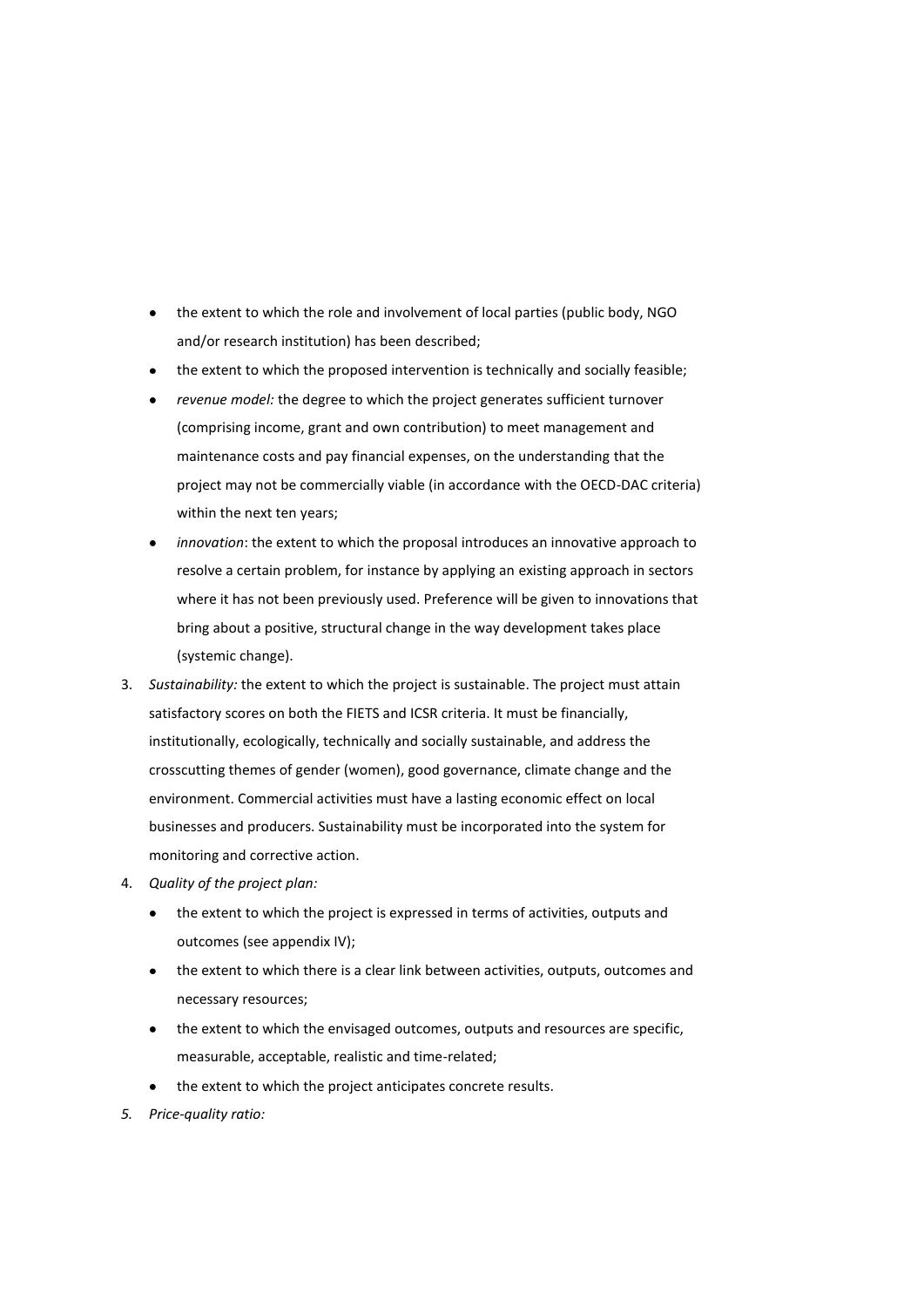- *scale:* the project should have a demonstrably significant one-off outcome, or demonstrably have the potential to reach a larger group of beneficiaries in the long run (impact).
- *price-quality ratio:* the project budget and the grant amount requested must be in proportion to the intended results. This will include an assessment of the partners' own contributions to the project budget and participating companies' share in this, and an assessment of the relative cost of TA in relation to the desired result and the project's total budget.
- *6. Risks, monitoring and corrective action:*

**.** 

- the project proposal includes a realistic analysis of the risks and mitigating measures. This will in any case include risks that could threaten the achievement of the envisaged project results;
- the proposal must include a good monitoring and evaluation system. Sustainability must be one of the issues examined.
- the extent to which ICSR risks are mitigated within the project. The applicant must submit a risk assessment pursuant to the OECD Guidelines, $^{12}$  including a supplementary analysis of risks relating to animal welfare, land rights and any negative effects of the project concerned. If there is a real likelihood of noncompliance with the OECD Guidelines, the applicant must describe what measures will be taken to address these risks and monitor compliance, and how this information will be made available to interested stakeholders (due diligence process). If the risk assessment cannot be completed before the start of the project, because either the location or the suppliers are not yet known, the applicant must indicate this in its proposal and deliver the missing elements of the assessment as part of the first project result. With regard to supply chain responsibility, the assessment must focus on those providing the elementary raw materials needed for the production of the final product.

<sup>12</sup> http://www.oesorichtlijnen.nl/sites/www.oesorichtlijnen.nl/files/oeso\_richtlijnen\_nlse\_vertaling\_def\_webversie.pdf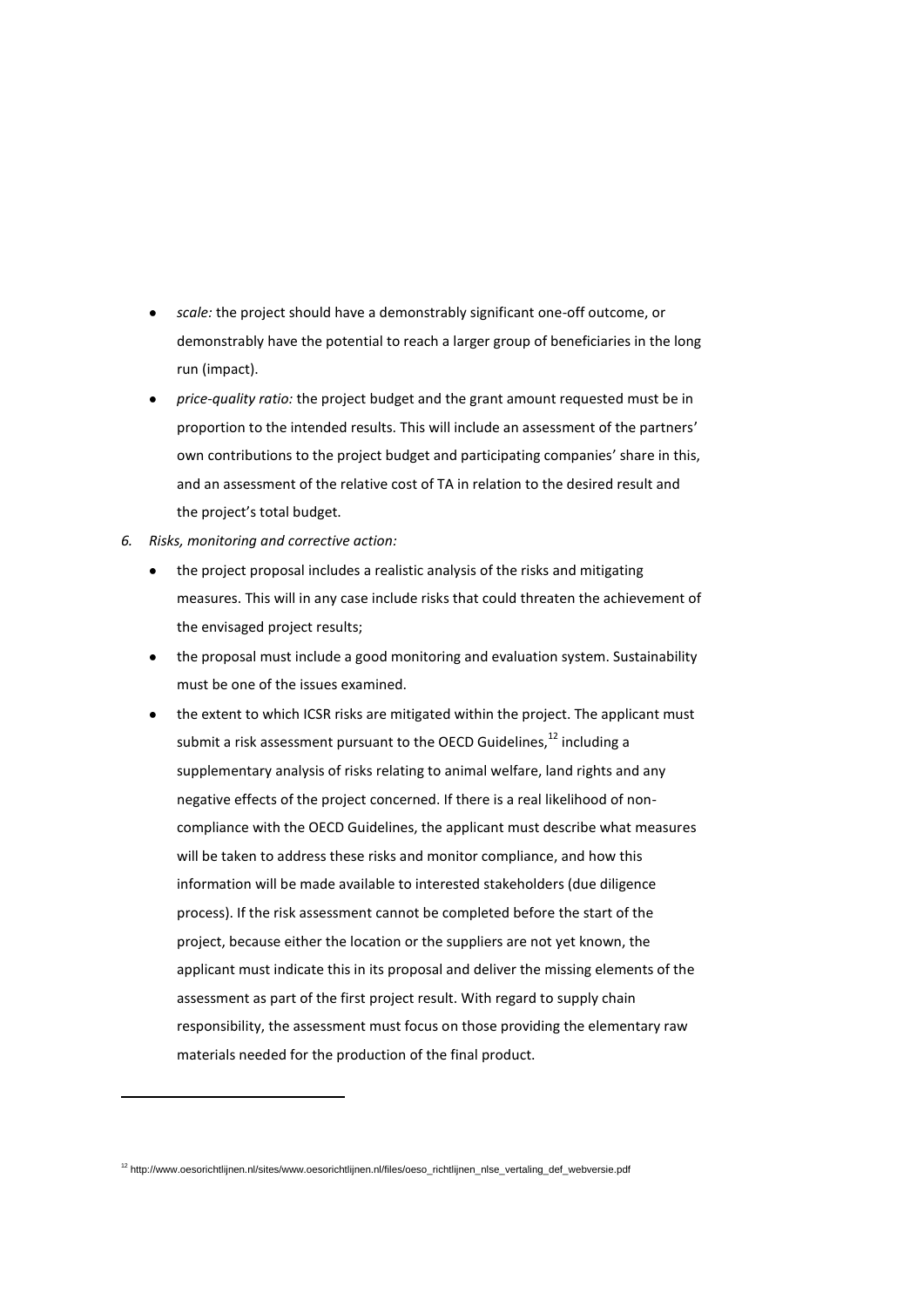#### *4.5.2 Partnership check*

The partnership check is carried out on the basis of criteria relating to the quality and efficiency of the partnership applying for a grant. If the quality of the partnership is judged to be deficient, the proposal will be rejected. The partnership check contains the following criteria:

*The capacity of the partnership:* the capacity of the partnership is assessed by examining the capacity of the individual parties. This is assessed on the basis of the following factors:

- $\bullet$ the extent to which project partners have relevant expertise and authority (on cooperation, the theme and the context in which they will be operating, and if relevant, local policies and laws). An examination of the parties' track record over the past three years should show that they are capable of achieving planned outputs and outcomes, of obtaining the contributions from third parties necessary for the implementation of the projects, and of ensuring the sustainability of projects vis-à-vis the ultimate target group;
- the project complements the project partners' existing activities and strategies;
- the extent to which the partnership has at its disposal sufficient capacity in the areas of project management, governance, monitoring and evaluation, and financial and administrative management to successfully carry out the project and account for its performance.

*The composition of the partnership:* It is important that the partnership has an optimum composition for tackling the problems addressed in the proposal. This is assessed on the basis of the following factors:

- the extent to which the partnership includes all the parties required for the project's implementation;
- the extent to which the partnership includes other public bodies than the Dutch government, preferably a local public body, and local SMEs.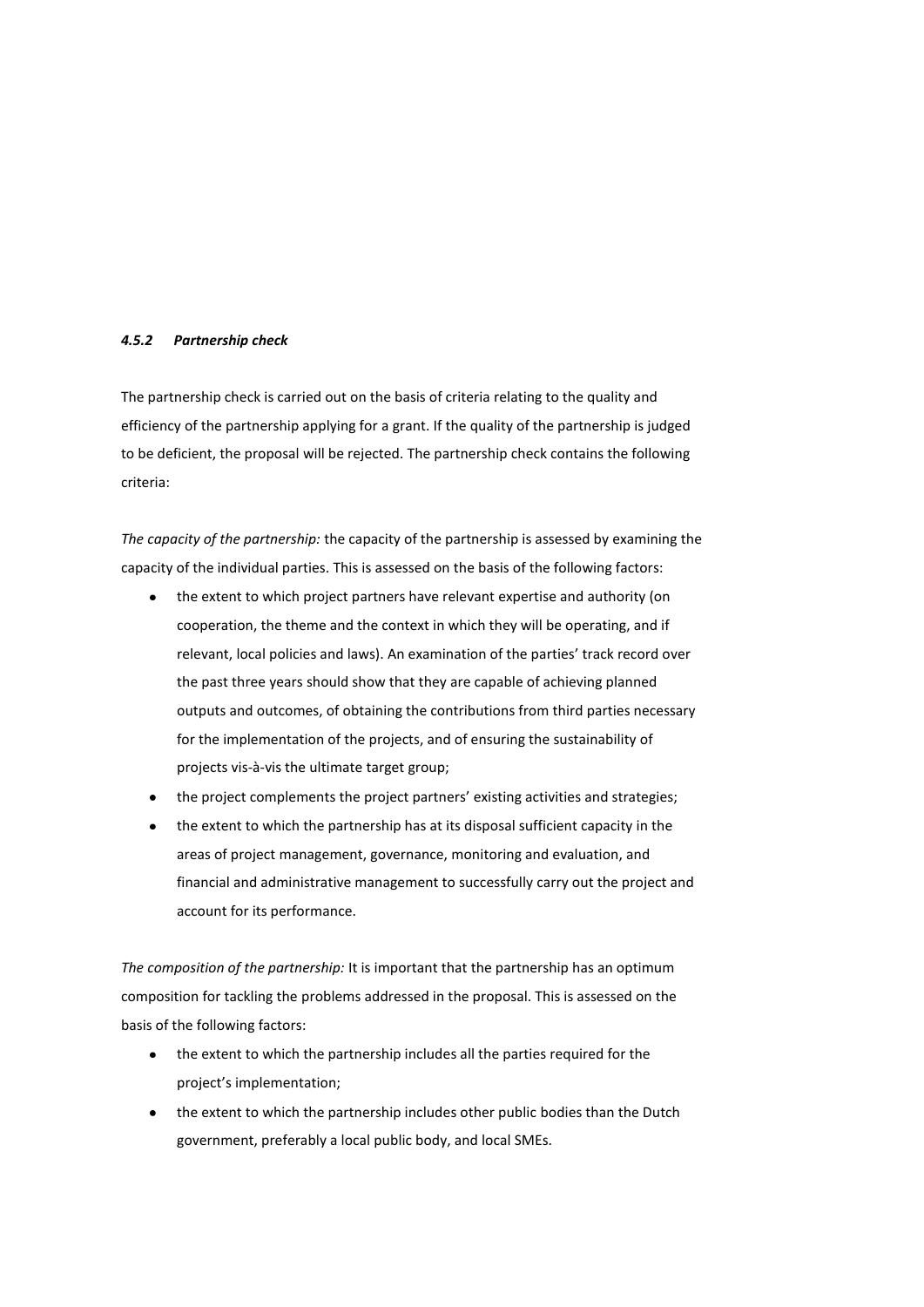*The added value of the partnership:* it is important that the parties demonstrate that they will be implementing the project together. The proposal should explain why and how the partnership has more value for the substantive goal of the project than individual applicants would have. Risks are shared by all partners. This is assessed on the basis of the following factors:

- the extent to which the partnership has strategic added value (for the development objectives). The project plan demonstrates the strategic added value of the partnership, which may lie in various factors, including synergy (thematic specialisation), efficiency gains (internal functioning of the partnership) or product/process innovation;
- the extent to which the partnership is based on a feasibility analysis. This analysis examines at any rate: the success and risk factors and/or the partnership's strengths and weaknesses. The feasibility analysis identifies risks and contains concrete measures to control them.

# *4.6 Points system for the partnership and project checks*

A total of 100 points can be scored in the project and partnership checks. Points are awarded as follows.

| Total number of points | <b>100</b> |
|------------------------|------------|
| <b>Project check</b>   | 70         |
| Partnership check      | 30         |

There are minimum scores for both checks (see the table below). Proposals that do not attain the minimum number of points will be rejected. Within the project check, satisfactory scores must be attained on the components policy relevance, intervention strategy and sustainability (FIETS). If not, the proposal will be rejected, even if more than the minimum number of points were attained on the project check and the partnership check.

| Minimum scores required |    |
|-------------------------|----|
| Project check (total)   | 40 |